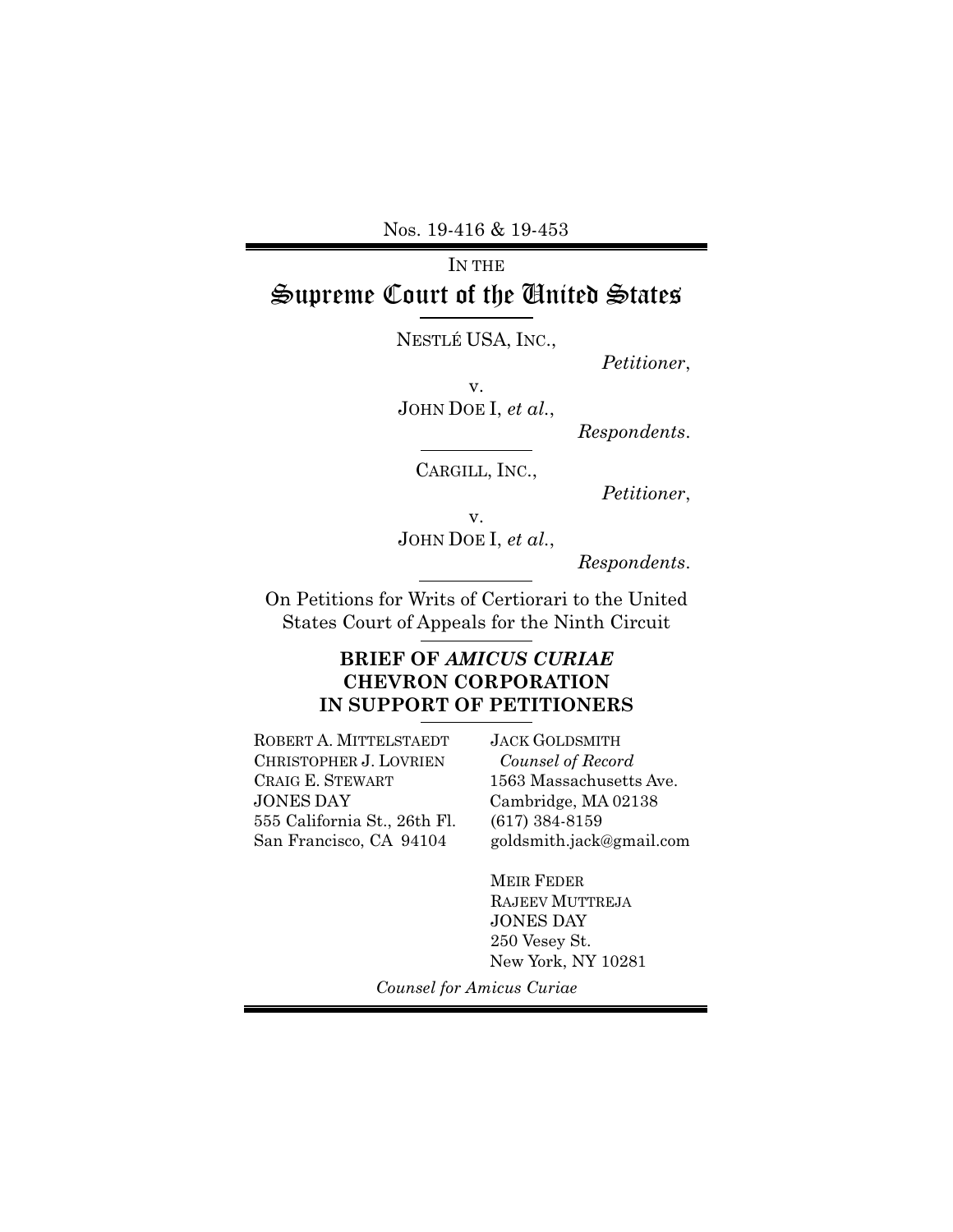# **TABLE OF CONTENTS**

# **Page**

| INTEREST OF AMICUS CURIAE 1                                                                                                                                                    |
|--------------------------------------------------------------------------------------------------------------------------------------------------------------------------------|
|                                                                                                                                                                                |
|                                                                                                                                                                                |
| This Court's Intervention Is Necessary to<br>Ι.<br>Clarify the Strict Limits on Judicial                                                                                       |
| II. Whether Jesner Permits ATS Liability for<br>Domestic Corporations Is an Exceedingly<br>Important Question That Has Divided the<br>Lower Courts, and That the Ninth Circuit |
| The Separation-of-Powers Holding of<br>A.<br>Jesner Forecloses Judicial Creation of<br>Any ATS Cause of Action Against                                                         |
| B. The Additional Grounds Cited By the<br>Jesner Plurality and Concurrences<br>Also Preclude ATS Liability for                                                                 |
|                                                                                                                                                                                |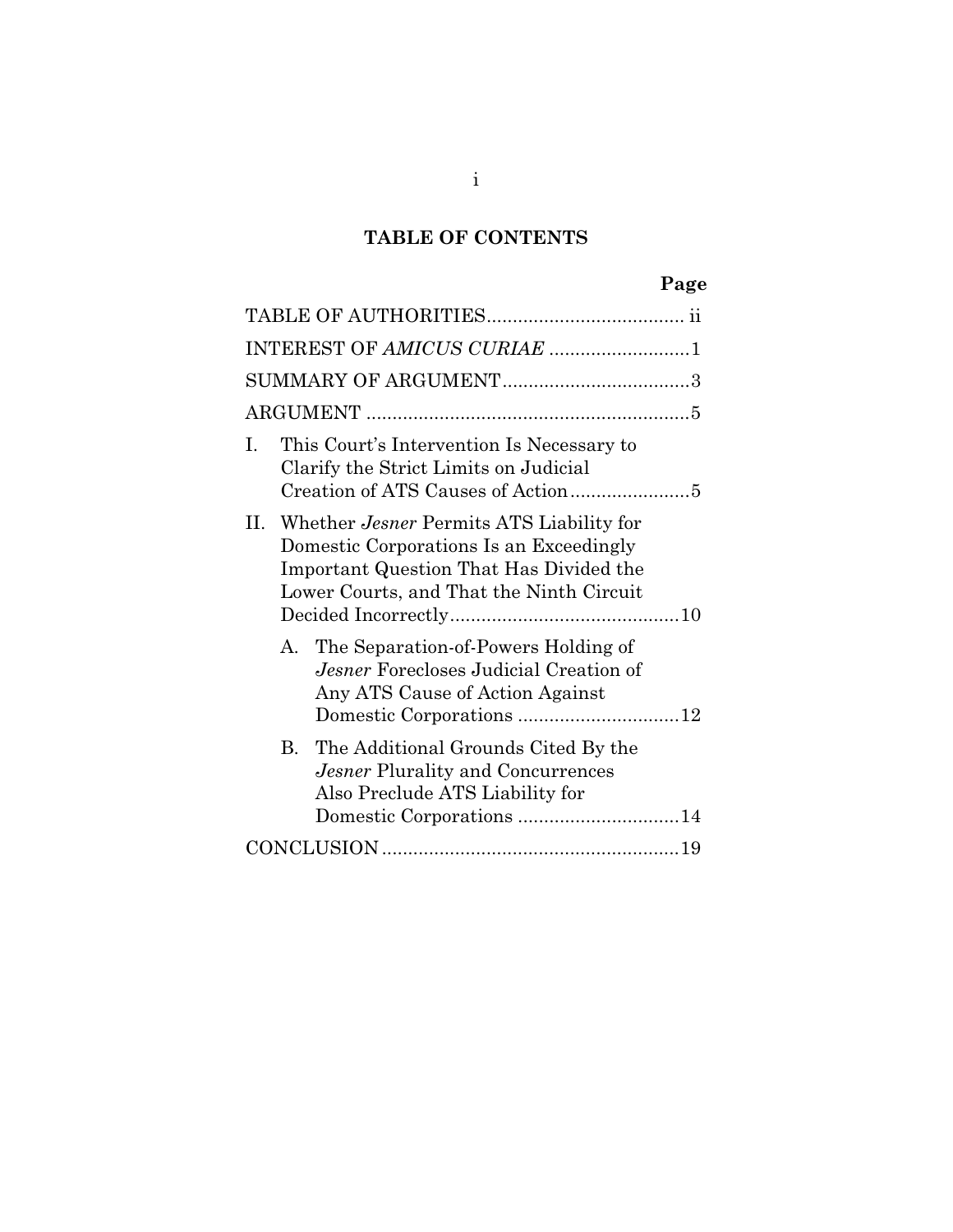# **TABLE OF AUTHORITIES**

# **Page(s)**

### **CASES**

| Al Shimari v. CACI Premier Tech., Inc.,                             |
|---------------------------------------------------------------------|
| Alexander v. Sandoval,                                              |
| Bowoto v. Chevron Corp.,                                            |
| Corr. Servs. Corp. v. Malesko,                                      |
| Corrie v. Caterpillar, Inc.,<br>503 F.3d 974 (9th Cir. 2007) 16, 17 |
| Doe v. Drummond Co.,                                                |
| Doe I v. Exxon Mobil Corp.,<br>393 F. Supp. 2d 20 (D.D.C. 2005) 16  |
| Doe I v. Exxon Mobil Corp.,                                         |
| Doe I v. Nestle USA, Inc.,<br>766 F.3d 1013 (9th Cir. 2014) 16      |
| Doe I v. Nestle USA, Inc.,<br>788 F.3d 946 (9th Cir. 2015)17        |
| <i>Estate of Alvarez v. Johns Hopkins Univ.,</i>                    |
| Flomo v. Firestone Nat. Rubber Co., LLC,                            |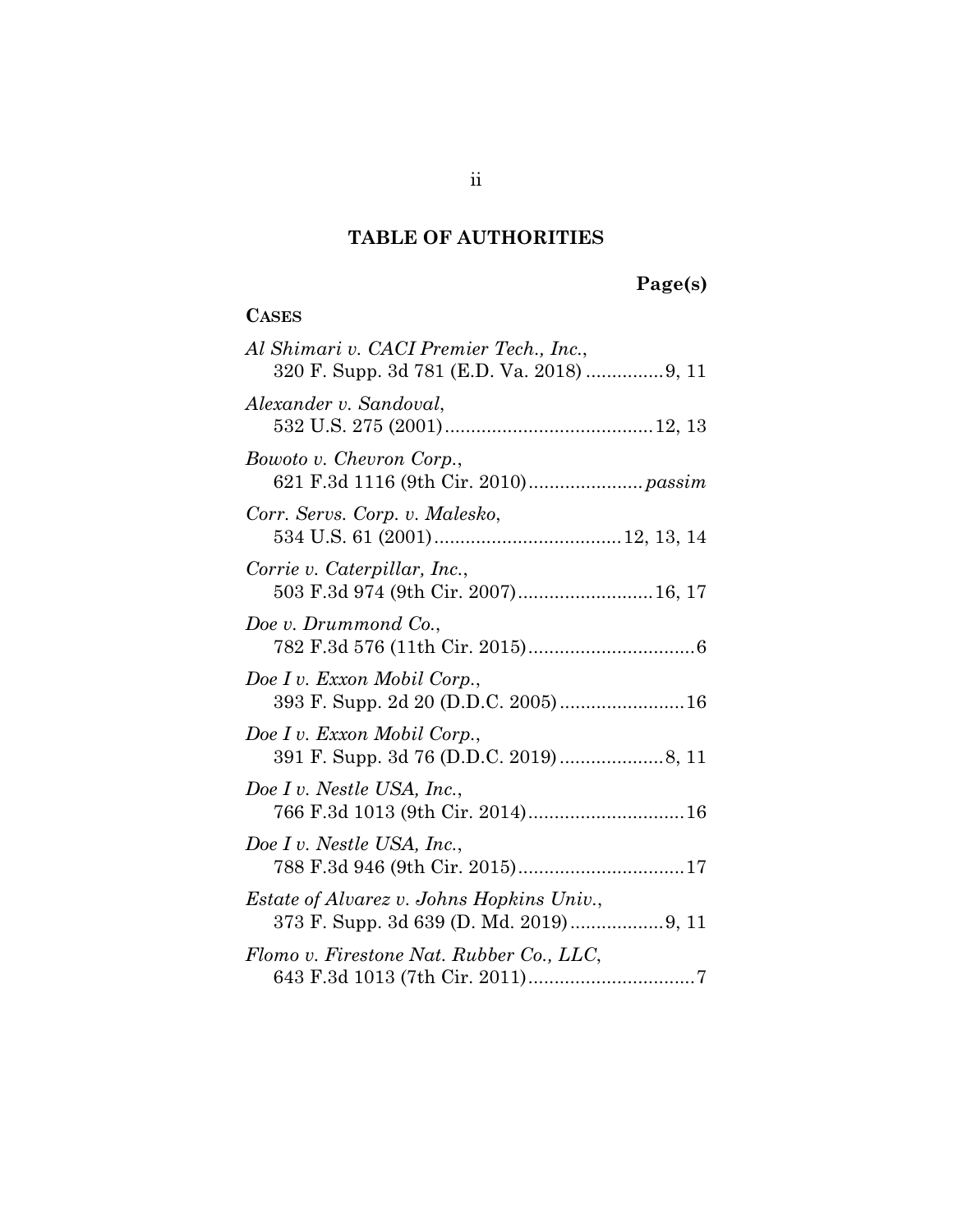# **TABLE OF AUTHORITIES**  (continued)

| In re S. African Apartheid Litig.,<br>346 F. Supp. 2d 538 (S.D.N.Y. 2004) 16 |
|------------------------------------------------------------------------------|
| Jesner v. Arab Bank PLC,                                                     |
| Kiobel v. Royal Dutch Petrol. Co.,                                           |
| Kiobel v. Royal Dutch Petrol. Co.,                                           |
| Licci ex rel. Licci v. Lebanese Canadian<br>Bank, SAL,                       |
| Mastafa v. Chevron Corp.,                                                    |
| Mujica v. AirScan Inc.,                                                      |
| Presbyterian Church of Sudan v.<br>Talisman Energy, Inc.,                    |
| Sarei v. Rio Tinto, PLC,                                                     |
| Sosa v. Alvarez-Machain,                                                     |
| Vietnam Ass'n for Victims of Agent<br>Orange v. Dow Chem. Co.,               |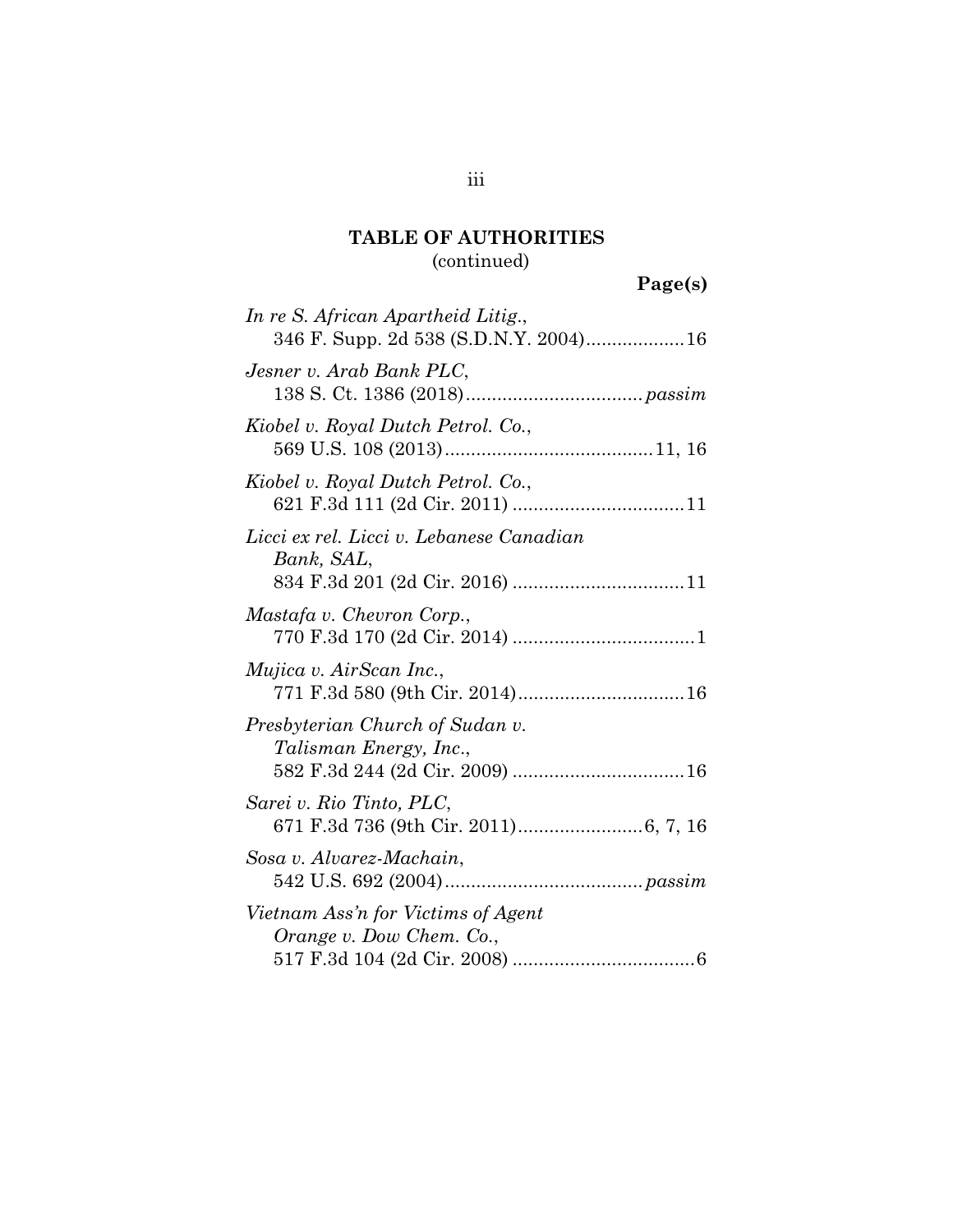# **TABLE OF AUTHORITIES**  (continued)

 **Page(s)** 

| Ziglar v. Abbasi,                                                                                                              |
|--------------------------------------------------------------------------------------------------------------------------------|
| <b>STATUTES</b>                                                                                                                |
|                                                                                                                                |
| <b>OTHER AUTHORITIES</b>                                                                                                       |
| John B. Bellinger III,<br>Enforcing Human Rights in U.S.<br>Courts and Abroad: The Alien Tort<br>Statute and Other Approaches, |
| Stephen Breyer,<br>THE COURT AND THE WORLD:<br>AMERICAN LAW AND THE NEW GLOBAL                                                 |

iv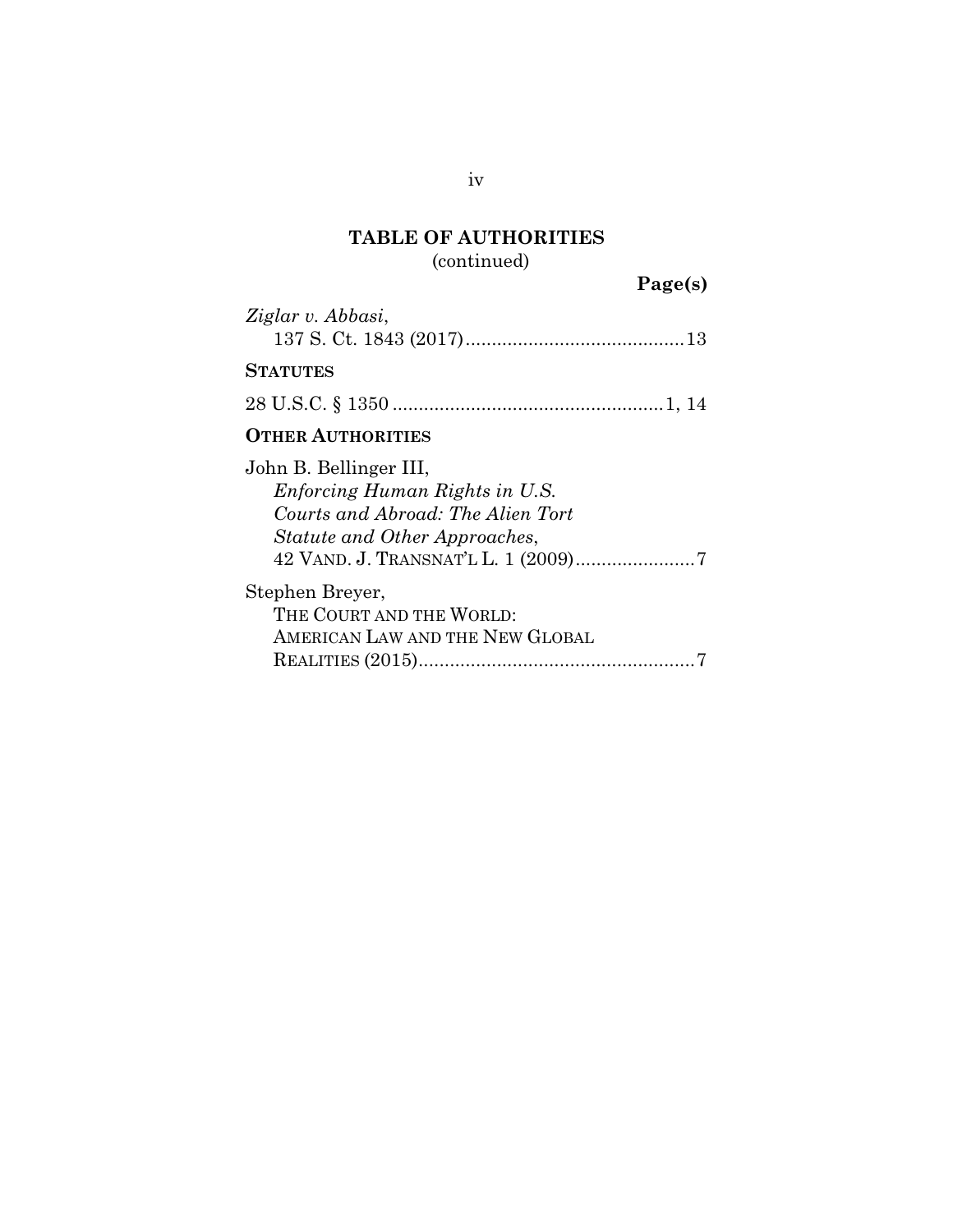#### **INTEREST OF** *AMICUS CURIAE* **<sup>1</sup>**

Chevron Corporation is an integrated energy company with affiliates and subsidiaries that conduct business in approximately 180 countries. Chevron's affiliates and subsidiaries engage in every aspect of the oil and natural gas industry, including exploration and production, refining, marketing, and transportation.

Because of its affiliates' and subsidiaries' worldwide operations, Chevron has a strong interest in the proper interpretation of the Alien Tort Statute (ATS), 28 U.S.C. § 1350. Corporations with a global presence like Chevron have been subjected to ATS claims that seek enormous damages for alleged wrongdoing by third parties—usually foreign governments—in foreign countries. Chevron recently won a motion to dismiss in one such suit, the appeal of which is now before the Ninth Circuit and presents questions similar to those raised by Petitioners. *See Brill v. Chevron Corp.*, No. 18-16862 (9th Cir.). Chevron has also been a defendant in several other ATS cases that alleged similar theories. *See, e.g.*, *Mastafa v. Chevron Corp.*, 770 F.3d 170 (2d Cir. 2014) (claim based on Saddam Hussein's human rights violations); *Bowoto v. Chevron Corp.*, 621 F.3d 1116 (9th Cir. 2010) (claim based on actions by Nigerian law enforcement).

-

<sup>1</sup> In accordance with Supreme Court Rule 37.6, counsel for *amicus curiae* states that no counsel for a party authored this brief in whole or in part, and that no person or entity, other than amicus and its counsel, made a monetary contribution intended to fund the preparation and submission of this brief. Counsel of record for all parties have consented in writing to the filing of this brief.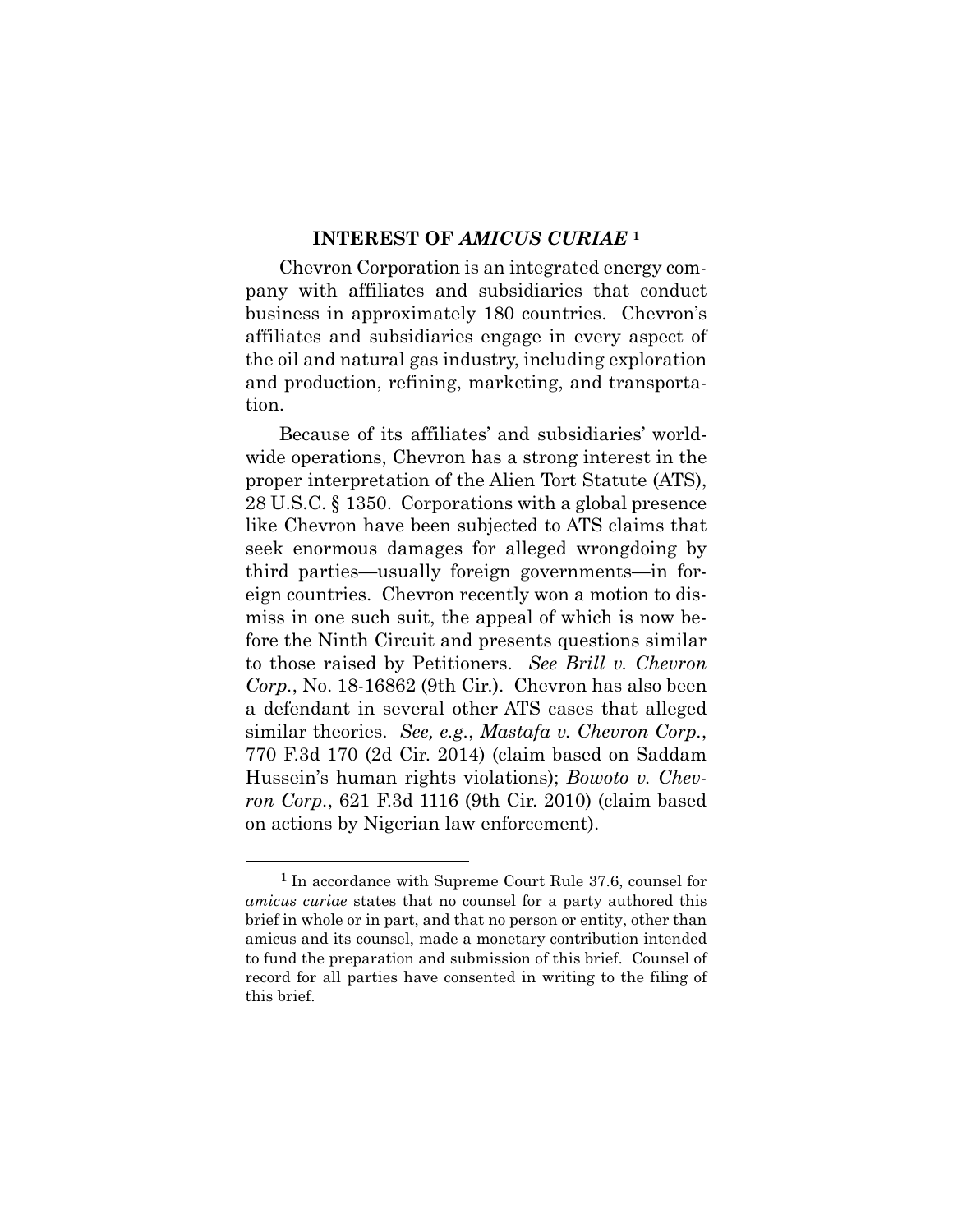The enduring uncertainty over who may be sued under the ATS, and for what conduct, significantly burdens corporations like Chevron that have operations and investments overseas, particularly in developing countries. *Bowoto*, in particular, illustrates this problem. The *Bowoto* plaintiffs were Nigerian citizens who forcibly took over an oil platform in Nigeria operated by a Nigerian subsidiary of Chevron, held the workers hostage, and were allegedly injured by Nigerian law enforcement officers who removed them. The plaintiffs sued Chevron under the ATS for the conduct of the Nigerian law enforcement officers in freeing the hostages, on the ground that Chevron's Nigerian subsidiary had requested law enforcement help.

The *Bowoto* plaintiffs sued in 1999, and nine years of pretrial proceedings ensued, much of it spent trying to reconstruct what happened in Nigeria without the aid of discovery from the Nigerian authorities who were the primary actors. The Nigerian government refused to participate in the action, criticizing it as "contrary to all acceptable concepts of sovereignty" and "destined to undermine the mutually beneficial relationship" between Nigeria and the United States. Udoma Decl., Exh. A, *Bowoto v. Chevron Corp.*, No. 99- 02506 (N.D. Cal. Filed Jan. 13, 2006), ECF No. 867-1 [hereinafter Letter from Nigerian Attorney General]. Ultimately, after a five-week trial in 2008—which focused on whether the Nigerian authorities' use of force against the Nigerian plaintiffs in Nigeria was excessive—the jury unanimously found for Chevron on all claims. The litigation finally ended after 13 years in 2012, when this Court denied certiorari following the Ninth Circuit's ruling affirming the judgment.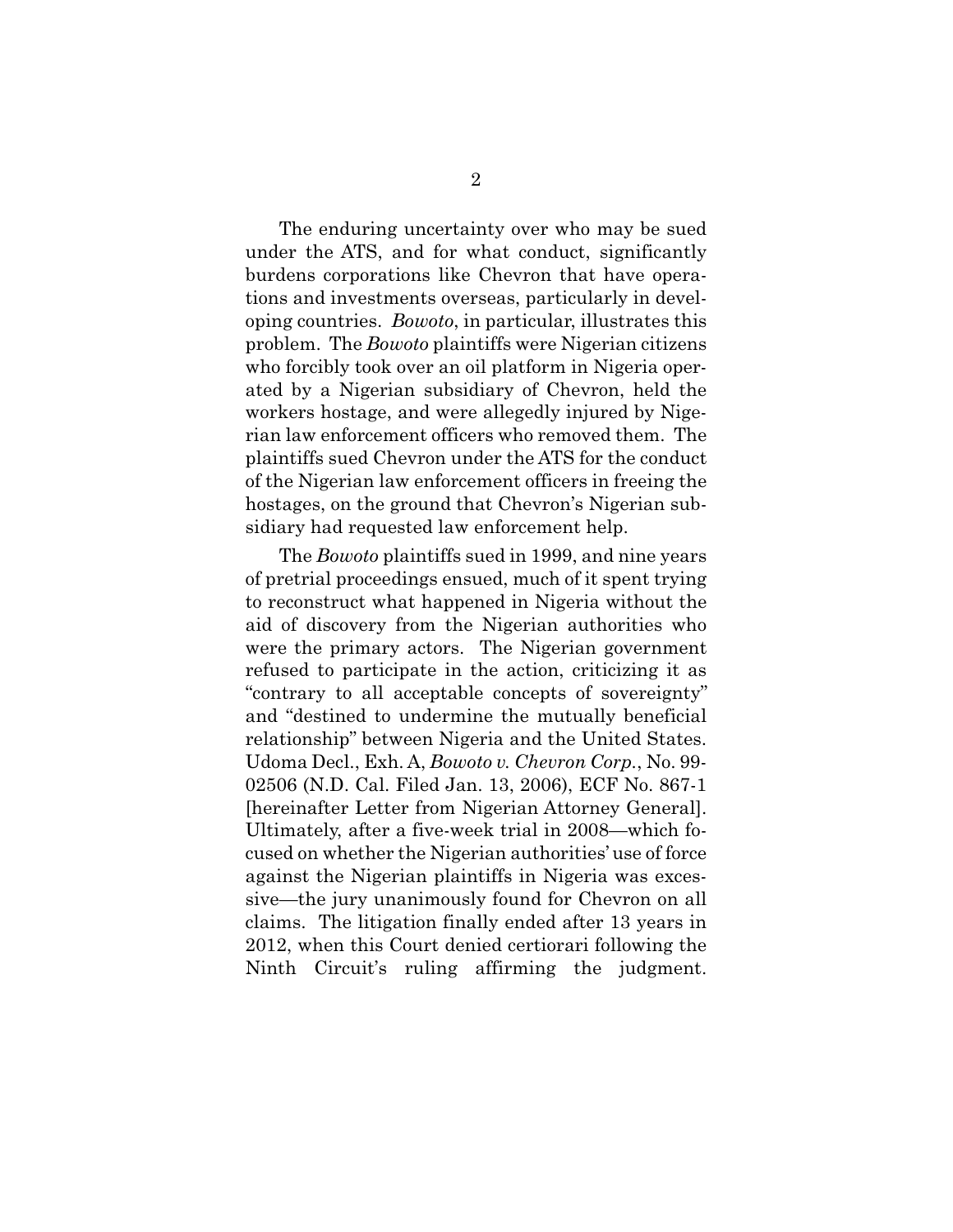*Bowoto*, 621 F.3d 1116, *cert. denied*, 566 U.S. 961 (2012).

Chevron unequivocally condemns human rights abuses, and is committed to conducting its global commercial affairs in a lawful and responsible manner that is respectful of all persons wherever it does business. But Chevron also has a vital interest in ensuring that federal courts do not continue to indulge unduly broad applications of the ATS.

Chevron endorses Petitioners' arguments for review of both the extraterritoriality question and the corporate liability question identified by the Petitions. This brief will focus on a critical issue underlying the corporate liability question that affects all ATS litigation: a fundamental dissonance between this Court's decisions in *Sosa v. Alvarez-Machain*, 542 U.S. 692 (2004), and *Jesner v. Arab Bank PLC*, 138 S. Ct. 1386 (2018). Had the Ninth Circuit applied *Jesner*'s strict limits on judge-made ATS causes of action, it would have rejected ATS liability not just for foreign corporations but also for domestic corporations. There is a pressing need for this Court to clarify that *Jesner* requires the lower courts to abandon the permissive approaches to ATS liability they adopted under *Sosa*.

#### **SUMMARY OF ARGUMENT**

The decision below that domestic corporations may be sued under the ATS highlights a disruptive tension between *Jesner* and *Sosa* regarding the basic separation-of-powers analysis that must be applied to any potential ATS cause of action. *Jesner* rejected the more permissive approach that many courts followed after *Sosa*, and held that this Court's heavy presumption against implied causes of action applies with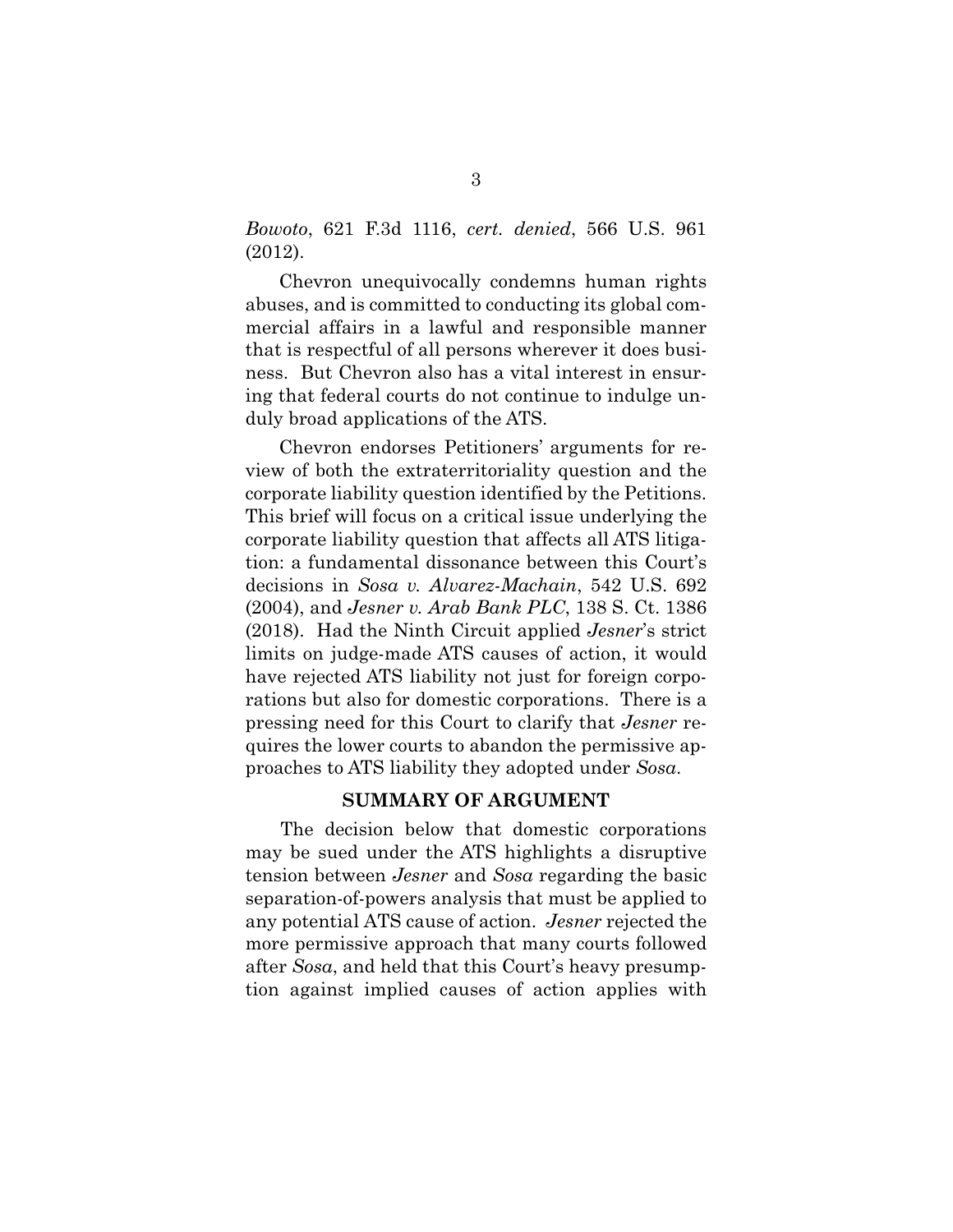"particular force" to ATS actions. This strict limit on judicial lawmaking was enough—standing alone—to preclude judicial creation of ATS liability extending to foreign corporations. *See Jesner*, 138 S. Ct. at 1403.

The Ninth Circuit failed to apply this strict separation-of-powers analysis, evidently believing (erroneously) that *Jesner* left intact the less-demanding standards the Ninth Circuit had applied under *Sosa*. This failure to recognize the new analysis required by *Jesner* undermines this Court's separation-of-powers holding and permits the continued undisciplined proliferation of judge-made ATS causes of action. This Court's intervention is necessary to clarify that *Jesner* requires a far stricter analysis.

In addition, the substantive corporate liability issue raised by Petitioners is independently worthy of review. This issue implicates a longstanding split in authority and would resolve a high percentage of ATS cases at the threshold. Moreover, the result below cannot be squared with *Jesner*'s reasoning. The heavy presumption against judge-made liability—which was an independently sufficient ground for *Jesner*'s holding about foreign corporations—similarly precludes judicial creation of an ATS cause of action against domestic corporations. And the same is true for the alternative bases on which the members of the *Jesner* majority rejected the creation of ATS liability for foreign corporations.

This Court should therefore grant the petitions for certiorari.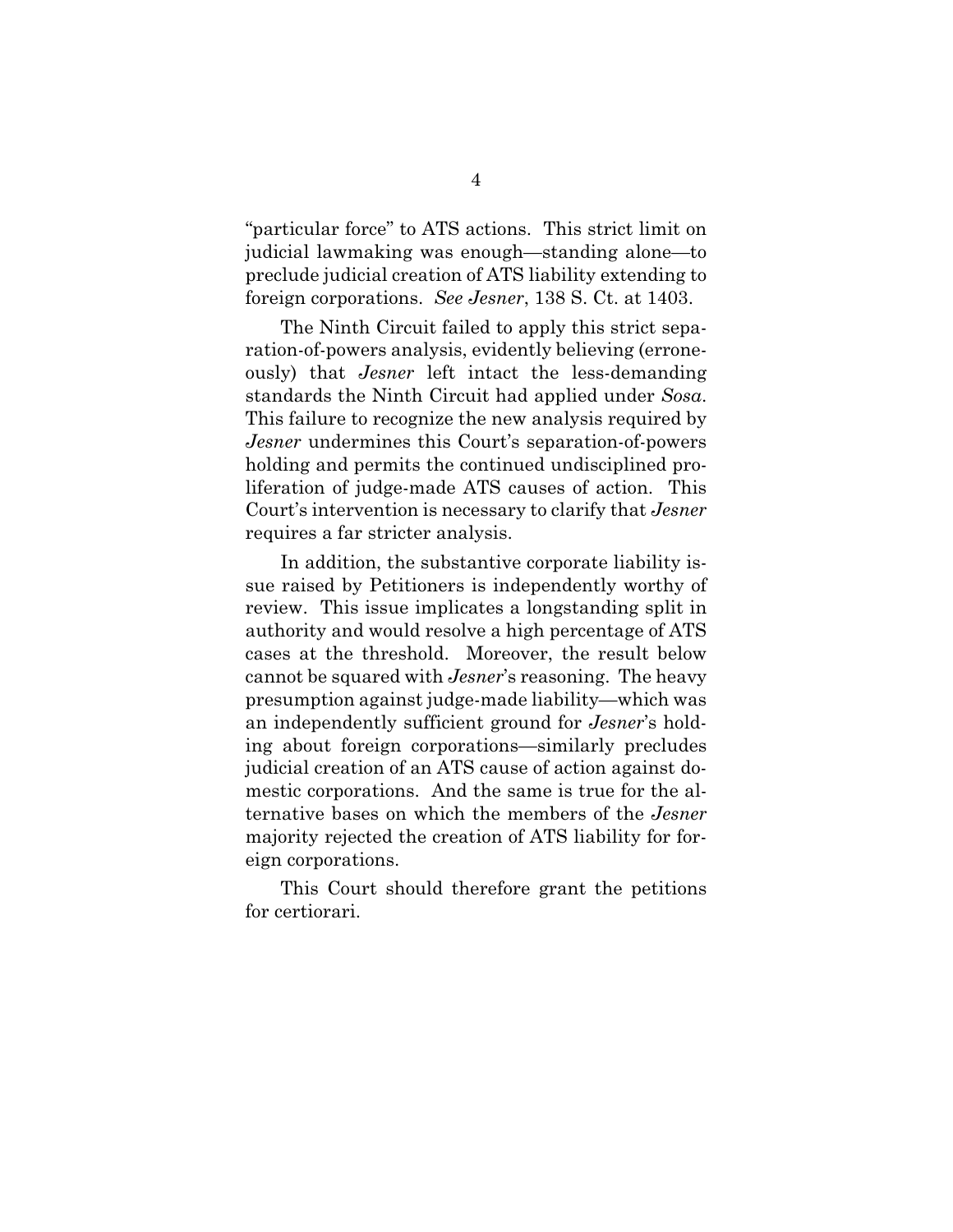#### **ARGUMENT**

### **I. This Court's Intervention Is Necessary to Clarify the Strict Limits on Judicial Creation of ATS Causes of Action.**

The decision below underscores a pressing need for this Court's intervention that goes beyond the splits in authority identified by Petitioners. By ignoring the stringent limits *Jesner* placed on judicial recognition of ATS liabilities—limits so strict they arguably "preclude courts from *ever* recognizing any new causes of action under the ATS," 138 S. Ct. at 1403 (emphasis added)—the Ninth Circuit's opinion highlights a tension between *Jesner* and *Sosa* that undermines those fundamental restrictions.

 Before *Jesner*, many lower courts interpreted *Sosa* as authorizing a relatively permissive approach to creating international-law rights of action under the ATS. *Sosa* seemed to underplay this Court's normally strong presumption against implying causes of action when it stated that the presumption was a mere "reason[] . . . for judicial caution," 542 U.S. at 725, 727, and did not treat that consideration as dispositive. *Id.* at 729. The Court instead imposed a requirement that any ATS cause of action must be premised on an international-law norm "accepted by the civilized world and defined with a specificity comparable to the features of the 18th-century paradigms" thought to have motivated passage of the ATS. *Id.* at 725.

*Sosa* described this requirement as a mere first step "to raise even the possibility of a private cause of action." *Id.* at 738 n.30. It contemplated a second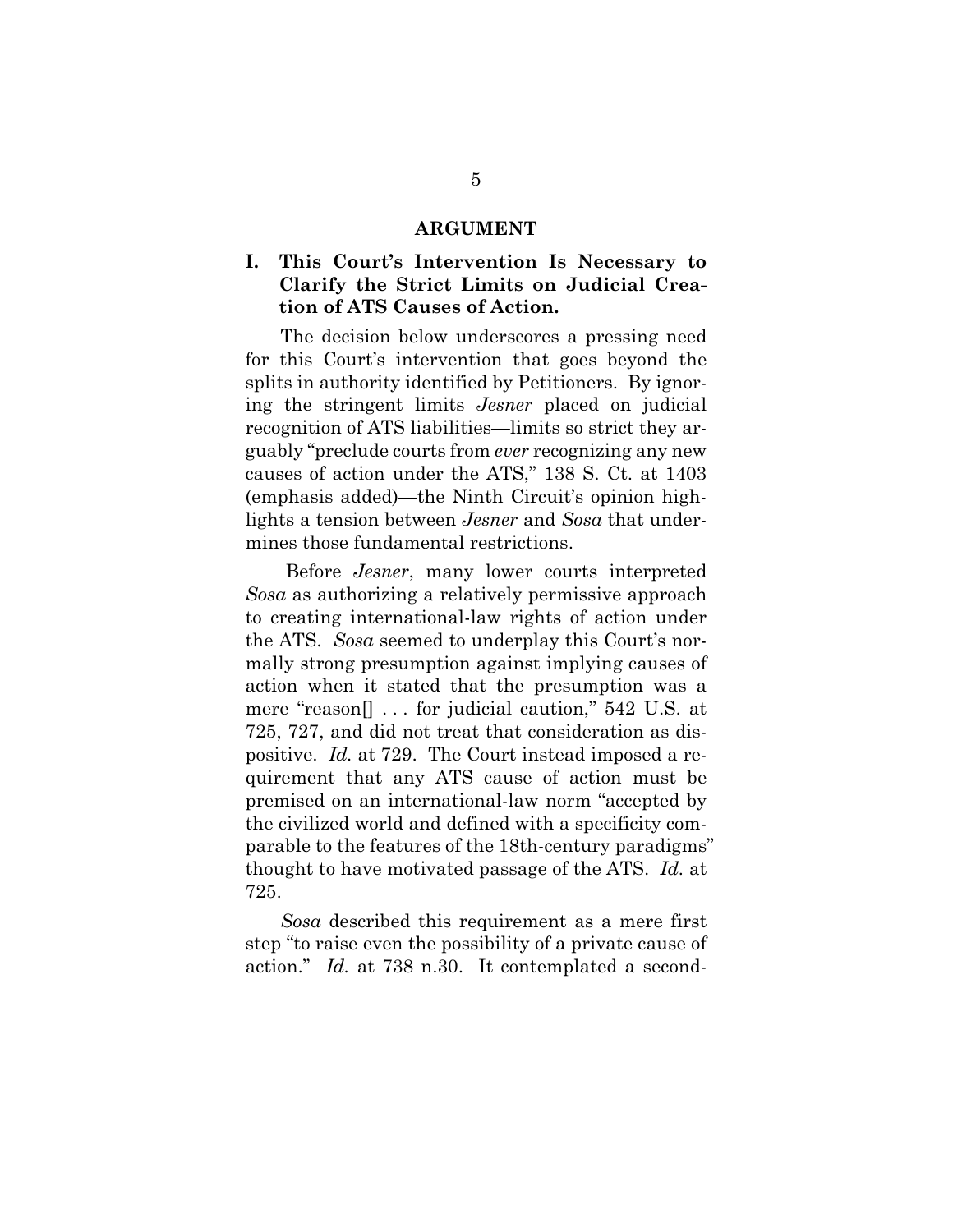step determination of whether authorizing a particular ATS claim would be "a proper exercise of judicial discretion, or instead" must await action by "the political branches." *Jesner*, 138 S. Ct. at 1399 (citing *Sosa*, 542 U.S. at 732–33). But *Sosa* itself did not reach the second step—the claim there failed the first step—or specify how to apply it. And many lower courts failed to recognize that any second step was required. Those courts, including the Ninth Circuit, interpreted *Sosa* as effectively permitting judge-made ATS claims anytime they concluded that the first step's definitionand-acceptance requirement was satisfied—with no other prerequisite and no consideration of the usual presumptions against judicial creation of private rights of action. *See, e.g.*, *Doe v. Drummond Co.*, 782 F.3d 576, 583 (11th Cir. 2015) ("[T]he ATS empowers federal courts to recognize private claims under federal common law, when those claims sufficiently state an international law violation with the requisite definite content and acceptance among civilized nations.") (internal quotation marks omitted); *Sarei v. Rio Tinto, PLC*, 671 F.3d 736, 764 (9th Cir. 2011) (en banc) (international-law prohibition on war crimes is actionable under ATS because it is "sufficiently specific, obligatory, and universal"), *vacated on other grounds*, 569 U.S. 945 (2013); *Vietnam Ass'n for Victims of Agent Orange v. Dow Chem. Co.*, 517 F.3d 104, 117 (2d Cir. 2008) ("Whether an alleged norm of international law can form the basis of an ATS claim will depend upon whether it is (1) defined with a specificity comparable to these familiar paradigms; and (2) based upon a norm of international character accepted by the civilized world.").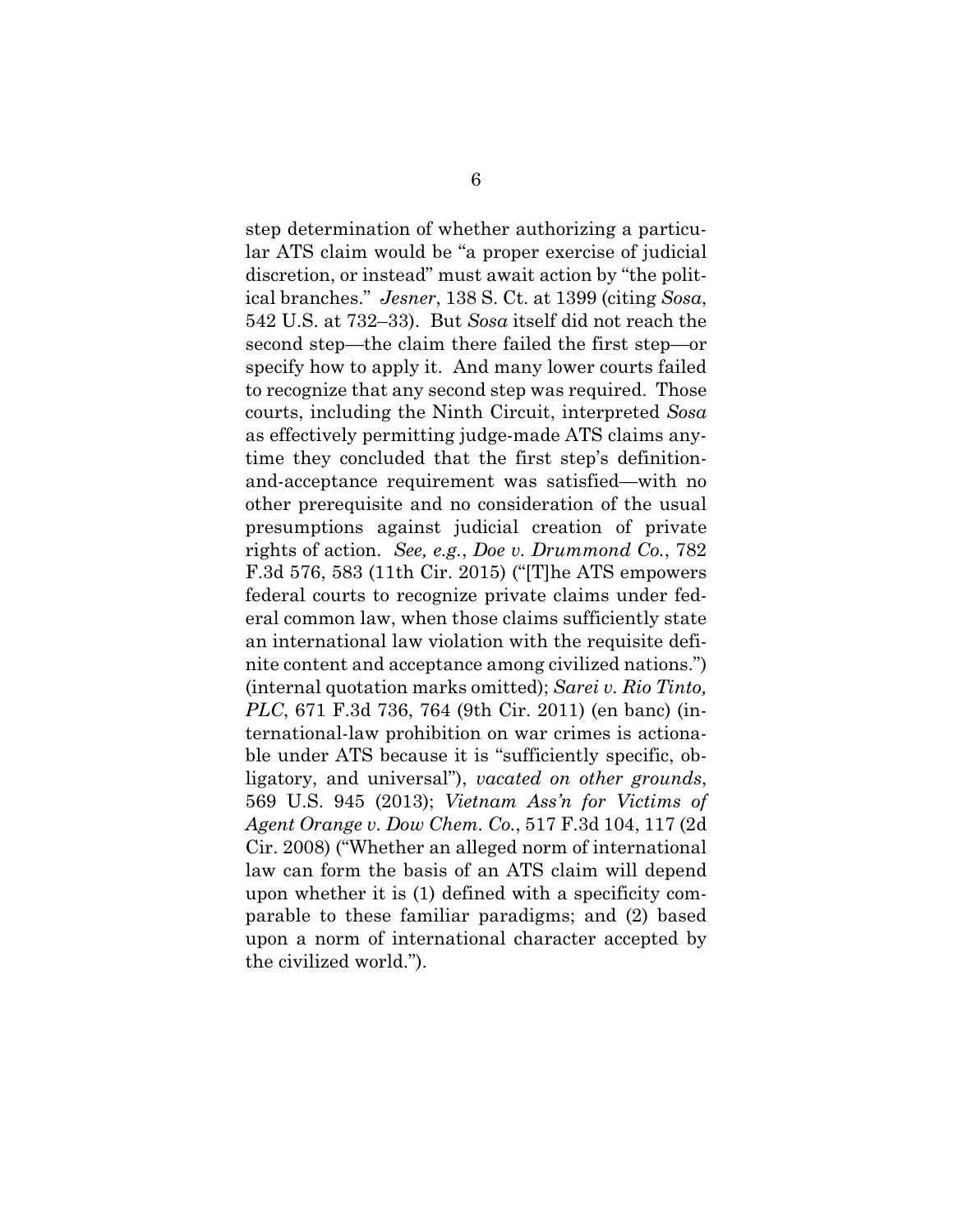As a result, despite *Sosa*'s statement that the door to possible ATS claims was merely "ajar" and needed "vigilant doorkeeping," 542 U.S. at 729, lower courts have authorized a plethora of ill-defined substantive causes of action extending far beyond the limited international-law norms mentioned in *Sosa*. *See, e.g.*, Jury Instructions at 9, *Bowoto*, No. 99-02506 (N.D. Cal. Filed Nov. 24, 2008), ECF No. 2246 (cruel, inhumane, or degrading treatment). And they have used *Sosa* to extend liability to corporations and to engraft aiding-and-abetting and other forms of secondary liability onto ATS causes of action. *See, e.g.*, *Sarei*, 671 F.3d at 765 ("customary international law gives rise to a cause of action for aiding and abetting a war crime under the ATS"). Notwithstanding *Sosa*'s "mood . . . of caution," *Flomo v. Firestone Nat. Rubber Co., LLC*, 643 F.3d 1013, 1016 (7th Cir. 2011) (Posner, J.), what ensued in the lower courts was a broad expansion of ATS claims. *See, e.g.*, Stephen Breyer, THE COURT AND THE WORLD: AMERICAN LAW AND THE NEW GLOBAL REALITIES 156 (2015) ("Many lower courts seemed to find in *Sosa* a green light, not a note of caution."); John B. Bellinger III, *Enforcing Human Rights in U.S. Courts and Abroad: The Alien Tort Statute and Other Approaches*, 42 VAND. J. TRANSNAT'L L. 1, 2, 5 (2009) ("ATS litigation continues largely unabated, despite the Supreme Court's attempt in *Sosa* to rein it in . . . almost four years later, litigation has showed no signs of slowing down.").

*Jesner* made clear that this permissive approach is inconsistent with fundamental limits on the judicial role. Invoking "separation-of-powers concerns," *Jesner* held that "this Court's general reluctance to extend judicially created private rights of action" is not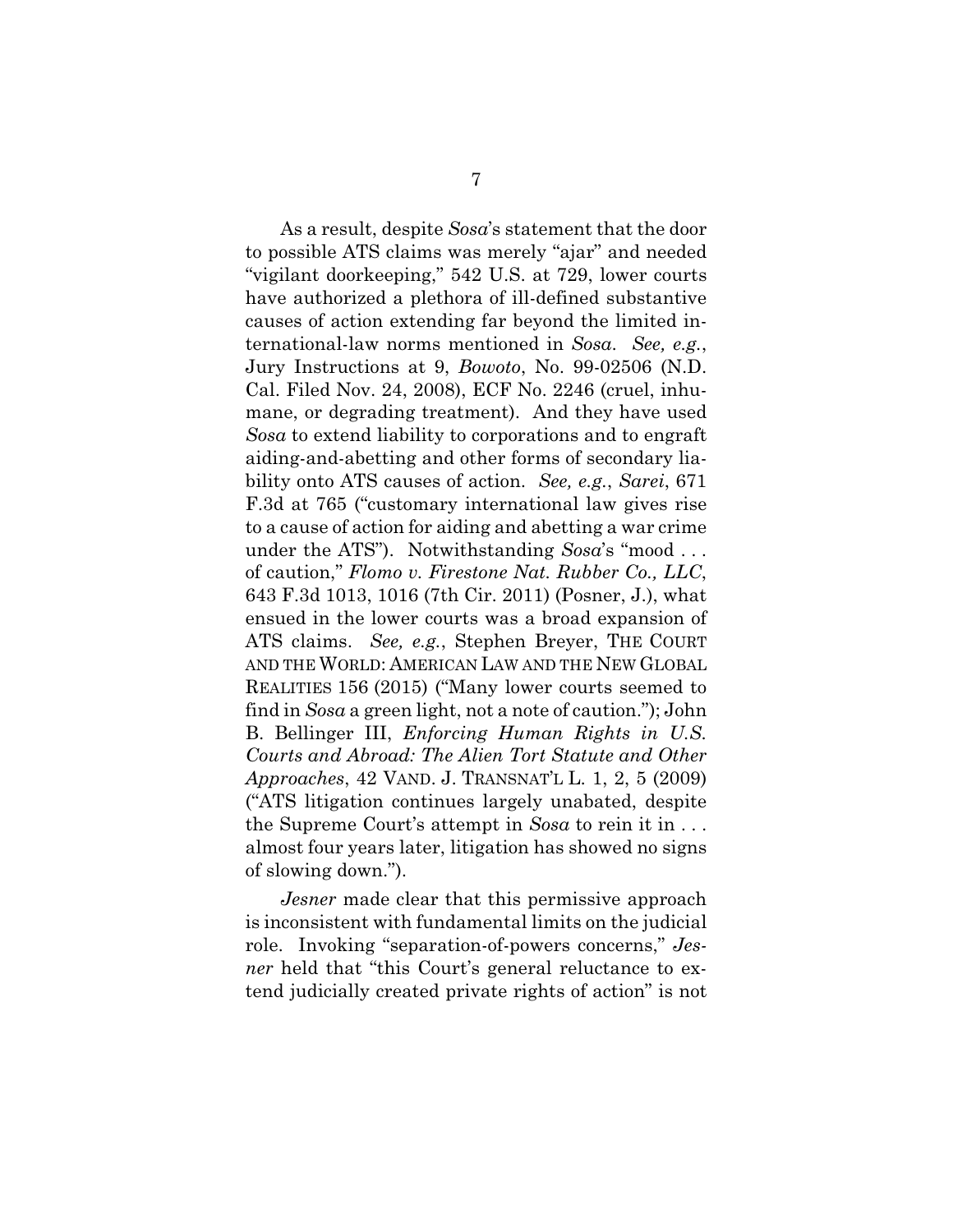simply a "reason" for restraint with the ATS (as *Sosa* put it) but rather a critical limit "on the authority of courts," which typically "'*must* refrain from creating [a] remedy'" when Congress has not itself done so. 138 S. Ct. at 1402–03 (quoting *Ziglar v. Abbasi*, 137 S. Ct. 1843, 1858 (2017)) (emphasis added). Whereas *Sosa* suggested that the strong disfavor for implied rights of action had less force with the ATS, *see* 542 U.S. at 727, *Jesner* made clear that the ATS creates no "exception to these general principles." 138 S. Ct. at 1403. Indeed, *Jesner* emphasized that the heavy presumption against implied causes of action applies with "particular force" to judicial recognition or expansion of ATS liabilities, because Congress is better equipped than the judiciary to assess the foreign-policy implications inherent in ATS litigation. *Id.*

This holding of *Jesner*—which sets a bar so high that, as noted, it arguably "preclude[s] courts from *ever* recognizing any new causes of action under the ATS," *id.* (emphasis added)—requires an analysis far stricter than the permissive approach many lower courts interpreted *Sosa* to countenance.Some lower courts have expressly recognized that *Jesner* corrects the permissive view of *Sosa*. *See, e.g.*, *Doe I v. Exxon Mobil Corp.*, 391 F. Supp. 3d 76, 91–93 (D.D.C. 2019). But others, exemplified by the Ninth Circuit below, have not.

The stricter analysis *Jesner* requires was argued to the Ninth Circuit. Yet, as the dissent from denial of en banc review observed, *see* Nestle Pet. App. 8a– 9a, the court's opinion did not even acknowledge the approach *Jesner* requires, much less purport to find any basis on which domestic corporate liability could overcome the strong presumption against judge-made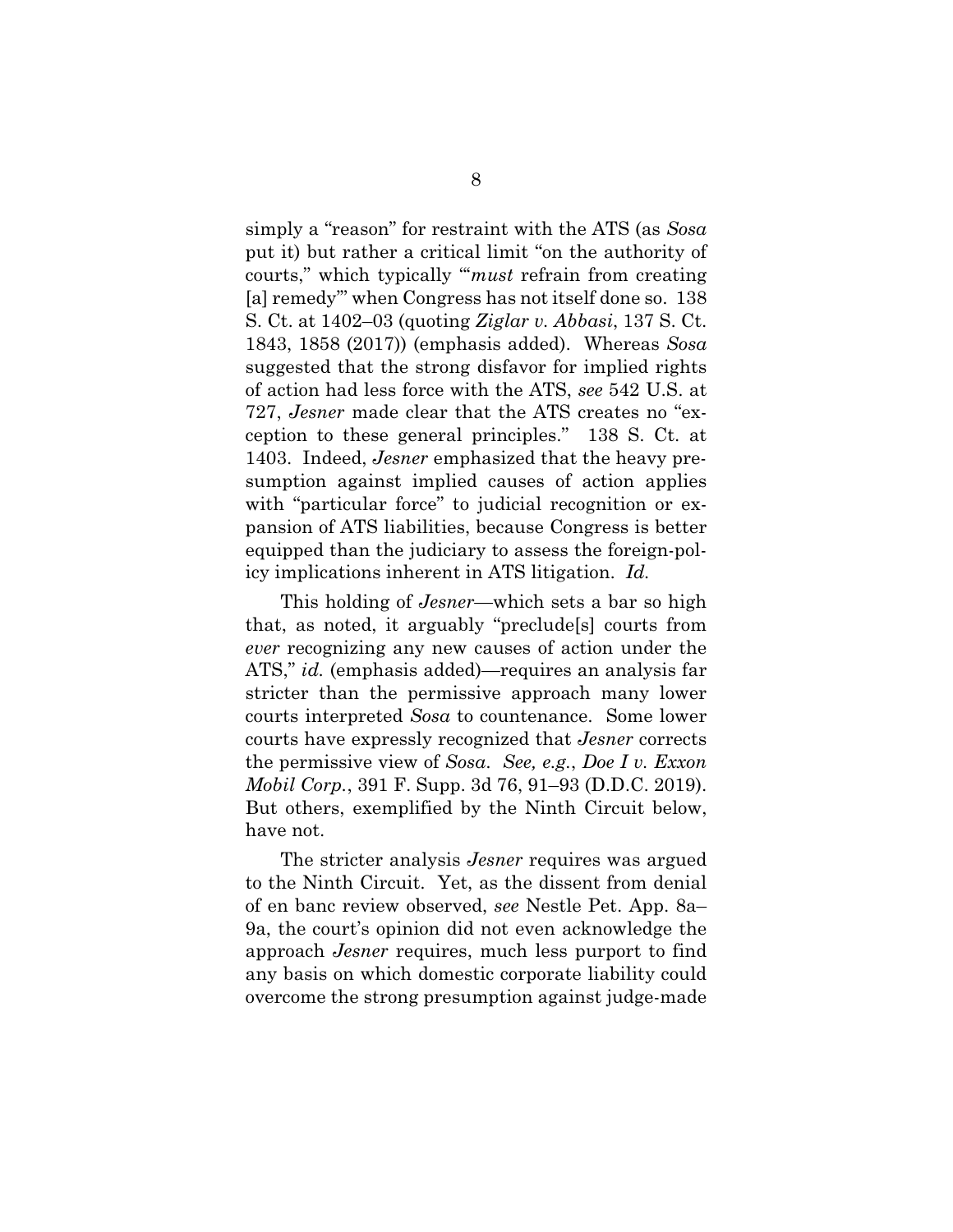ATS claims. Instead, the Ninth Circuit treated *Jesner* as if it left undisturbed that court's expansive pre-*Jesner* approach under which all "universal" norms are actionable. As the Ninth Circuit put it, because "*Jesner* did not eliminate all corporate liability under the ATS, . . . we . . . continue to follow *Nestle I'*s holding as applied to domestic corporations." Nestle Pet. App. 13a.2

This failure to perceive and apply the analysis required by *Jesner* reflects an unsettling dissonance between *Sosa* and *Jesner*. Perhaps because *Jesner* drew on and described its analysis as "consistent" with *Sosa*—and did not expressly disapprove the permissive approach of many courts interpreting *Sosa*—it was not sufficiently clear to courts like the one below that *Jesner* required a fundamentally different, and stricter, analysis. The decision below highlights the need to make even clearer that *Jesner* definitively ended ATS exceptionalism, and established that this Court's long line of jurisprudence limiting judge-made causes of action applies with full force to the ATS.

-

<sup>2</sup> Other courts have also read *Jesner* narrowly. *See, e.g.*, *Al Shimari v. CACI Premier Tech., Inc.*, 320 F. Supp. 3d 781, 784 & n.4 (E.D. Va. 2018) (professing "serious doubts about whether *Jesner* required" that ATS claims overcome any presumption against judicial creation and stating that the "better reading" was that separation of powers concerns would prevent judicial recognition of ATS liabilities only in the "exceptional case")*; Estate of Alvarez v. Johns Hopkins Univ.*, 373 F. Supp. 3d 639, 648 (D. Md. 2019) ("declin[ing] to apply . . . literally" *Jesner*'s "dictum" that "'if there are sound reasons to think Congress might doubt the efficacy or necessity of a damages remedy, . . . courts must refrain from creating the remedy in order to respect the role of Congress'" (quoting *Jesner*, 138 S. Ct. at 1402)).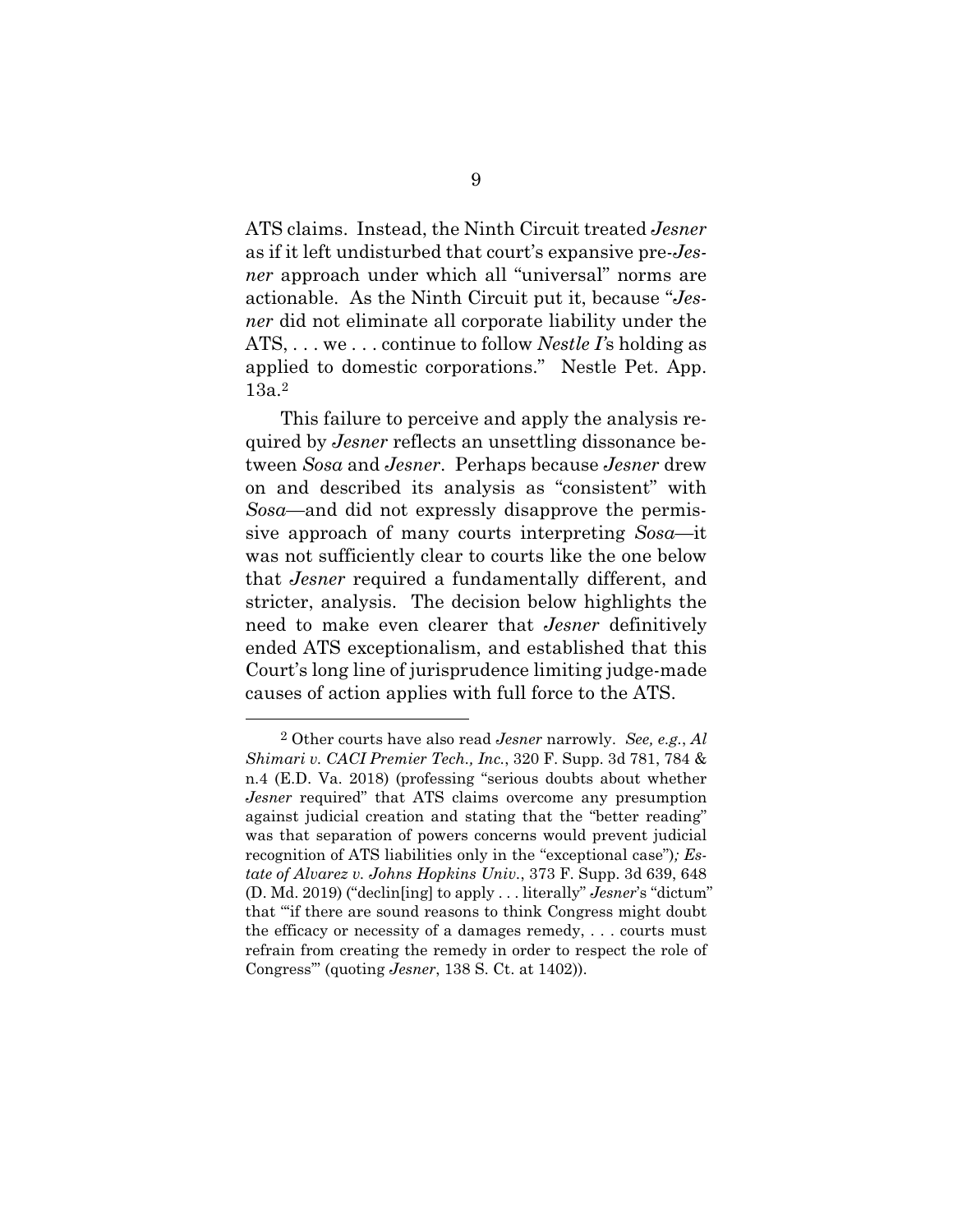This case thus presents the Court with an opportunity not only to correct the Ninth Circuit's unjustified disregard of *Jesner*'s requirements, but also to resolve the serious tension between *Jesner* and *Sosa*, and thereby to clarify the constraints on judicial creation of ATS liabilities. Permitting continued lowercourt disregard of those constraints would mean ongoing judicial encroachment into judgments properly reserved for Congress and the Executive; ongoing assertions of federal jurisdiction over cases where no federal cause of action properly exists; ongoing divergence between those courts that adhere to *Jesner*'s restrictions and those that take a permissive approach to judicial creation of ATS liabilities; and ongoing imposition of unjustified costs on defendants for cases that have no place in a federal court.

Accordingly, even aside from the splits identified by Petitioners, this case raises important and broadly applicable issues that require this Court's intervention.

**II. Whether** *Jesner* **Permits ATS Liability for Domestic Corporations Is an Exceedingly Important Question That Has Divided the Lower Courts, and That the Ninth Circuit Decided Incorrectly.** 

The principal issue in this case to which the *Jesner* analysis applies—whether courts (without Congress's directive) may create causes of action for corporate liability under the ATS—is independently worthy of this Court's intervention, and was wrongly decided below.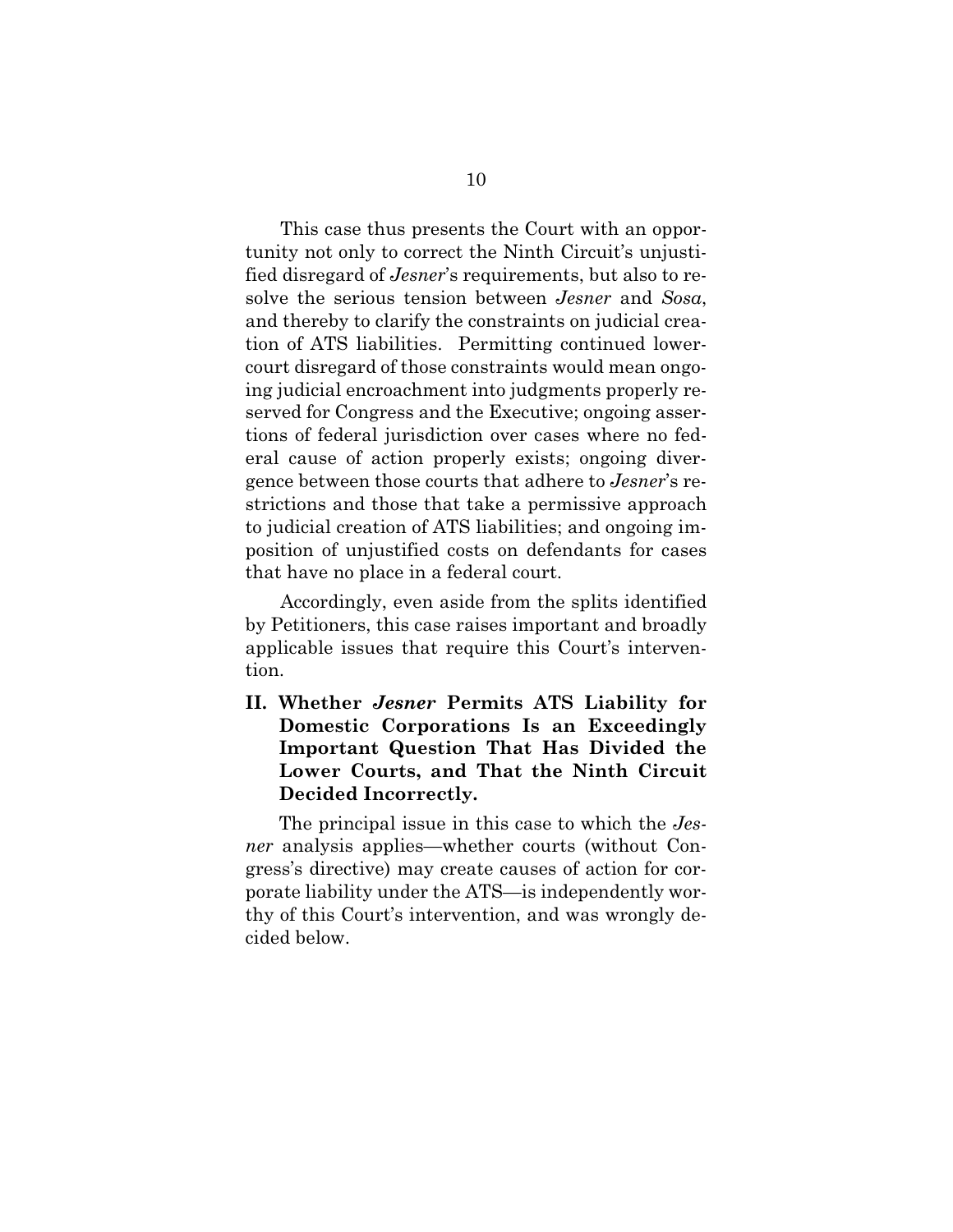This Court has repeatedly recognized the importance of this question, having twice granted certiorari to resolve the enduring circuit split on it. *See Kiobel v. Royal Dutch Petrol. Co.*, 569 U.S. 108, 114 (2013); *Jesner*, 138 S. Ct. at 1395. In *Kiobel*, however, the Court did not reach the question because the plaintiffs' claims were impermissibly extraterritorial. And in *Jesner*, the Court limited its holding (though not its reasoning) to foreign corporations like the one before it.

The lower-court conflict that brought *Kiobel* and *Jesner* to this Court thus persists. The Second Circuit still holds that domestic corporations cannot be liable under the ATS. *See Kiobel v. Royal Dutch Petrol. Co.*, 621 F.3d 111, 121 (2d Cir. 2011), *aff'd on other grounds*, 569 U.S. 108 (2013); *Licci ex rel. Licci v. Lebanese Canadian Bank, SAL*, 834 F.3d 201, 219–20 (2d Cir. 2016). The Ninth Circuit squarely disagrees, even after *Jesner*. *See* Nestle Pet. App. 38a–39a. And other lower courts have divided over *Jesner*'s impact on the question. *Compare Doe I*, 391 F. Supp. 3d at 78 (declining "to recognize domestic corporate liability under the ATS" in light of the reasoning in *Jesner*), *with Estate of Alvarez*, 373 F. Supp. 3d at 646 (holding that *Jesner* "did not preclude the possibility" of ATS liability for domestic corporations, for whom "the need for judicial caution is markedly reduced"), *and Al Shimari*, 320 F. Supp. 3d at 787 & n.6 (concluding that "the *Jesner* Court did not intend to disturb" the circuit split over ATS liability "with respect to domestic corporations").

Moreover, the decision below is plainly incorrect. Under *Jesner*'s reasoning, domestic corporations cannot be liable under the ATS. This is so for two reasons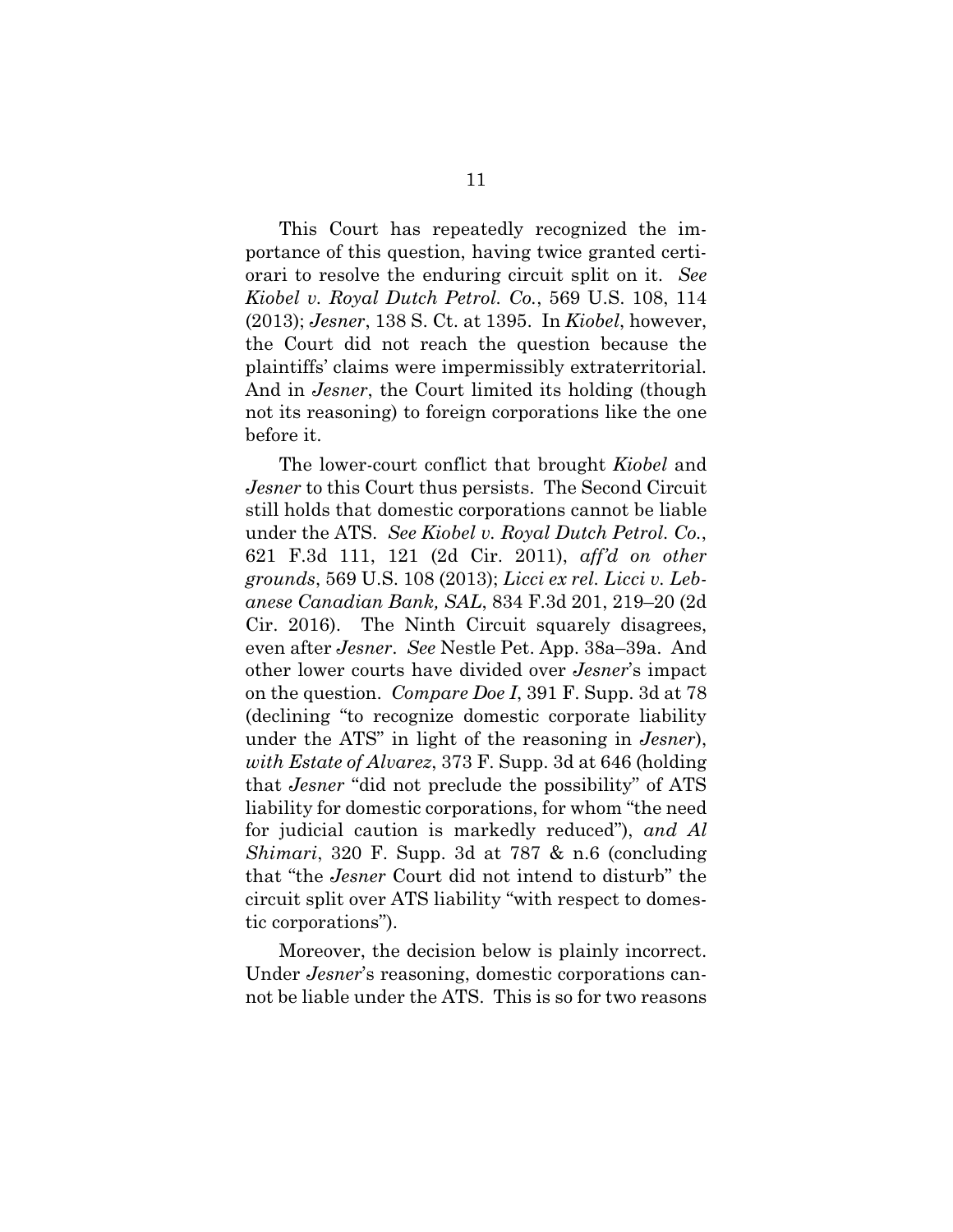corresponding to the two independent bases of the decision in *Jesner*. *First*, the separation-of-powers constraints that a majority of the Court found to be an independent ground of decision—in Part II.B.1 of *Jesner*—turn on the respective roles of the courts and Congress, not on the defendant's place of incorporation. And *second*, the various additional grounds cited by the five members of the majority apply to domestic corporations as well as to foreign ones.

### **A. The Separation-of-Powers Holding of**  *Jesner* **Forecloses Judicial Creation of Any ATS Cause of Action Against Domestic Corporations.**

*Jesner*'s analysis leaves no doubt that courts must defer to Congress to decide whether to create an ATS cause of action against domestic corporations, just as *Jesner* held for foreign corporations. The separationof-powers constraints on judicial creation of ATS causes of action—which was an independent ground of decision, in a portion of *Jesner* joined by a majority of the Court (Part II.B.1, 138 S. Ct. at 1403)—applies to all judicial creation and extension of causes of action, regardless whether the defendant is domestic or foreign. This is clear from the *Jesner* Court's express language, which highlights that the limitation on judicial creation of private rights of action applies with "particular force" to *all* ATS cases. *Id.* And it follows from the cases that *Jesner* cited in support of this holding—*Correctional Services Corporation v. Malesko*, 534 U.S. 61, 72 (2001), and *Alexander v. Sandoval*, 532 U.S. 275, 286–87 (2001). *See Jesner*, 138 S. Ct. at 1402–03.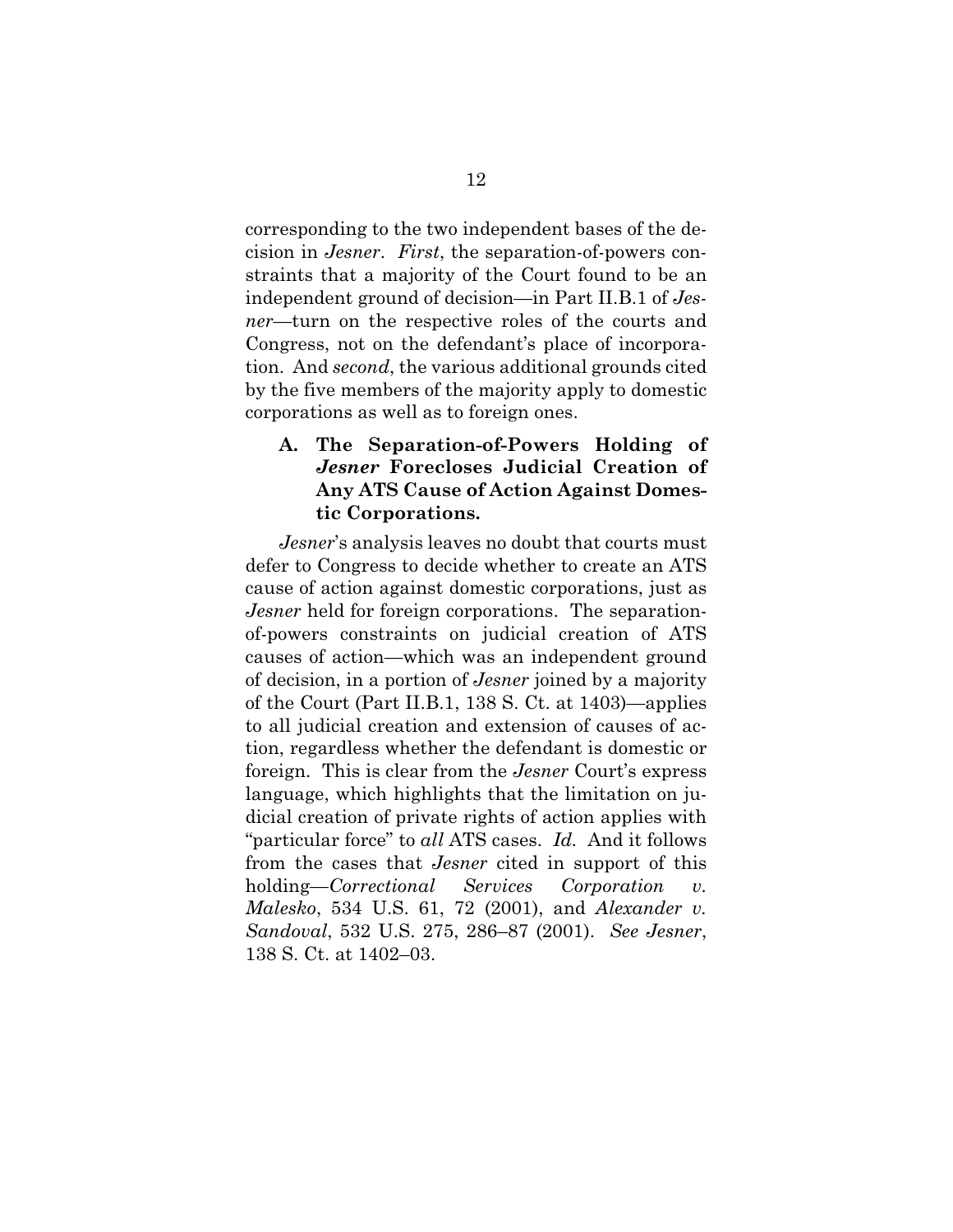In *Malesko*, a case that implicated no foreign-policy concerns, the Court declined to create *Bivens* liability for corporate defendants because, as *Jesner* put it, that was "a question for Congress, not us, to decide." 138 S. Ct. at 1403 (citation and quotation marks omitted). Similarly, in *Sandoval*, the Court deferred to Congress and refused to create a private cause of action to enforce regulations under Title VI of the Civil Rights Act of 1964—again, an issue lacking foreign-policy implications. 532 U.S. at 286–87.

The separation-of-powers constraints on the judicial creation of federal causes of action are familiar ones. "Raising up causes of action where a statute has not created them may be a proper function for common-law courts, but not for federal tribunals." *Id.* at 287 (internal quotation marks omitted). This institutional constraint applies with full force to all potential causes of action, regardless of whether the prospective defendant is domestic or foreign. In either context, "private rights of action to enforce federal law must be created by Congress." *Id.* at 286.

Although these bedrock separation-of-powers principles apply broadly, *Jesner* noted that they have "particular force" in ATS cases because of the foreignpolicy concerns "inherent in ATS litigation." 138 S. Ct. at 1403. "The political branches, not the Judiciary, have the responsibility and institutional capacity to weigh foreign policy concerns." *Id.* (citing *Kiobel*, 569 U.S. at 116–17). Accordingly, one of the cases *Jesner*  cited was *Ziglar*, which declined to recognize a *Bivens* claim where doing so could implicate "sensitive issues of national security" that are "the prerogative of the Congress and President." 137 S. Ct. at 1861. *Jesner* thus underscored that the strong presumption against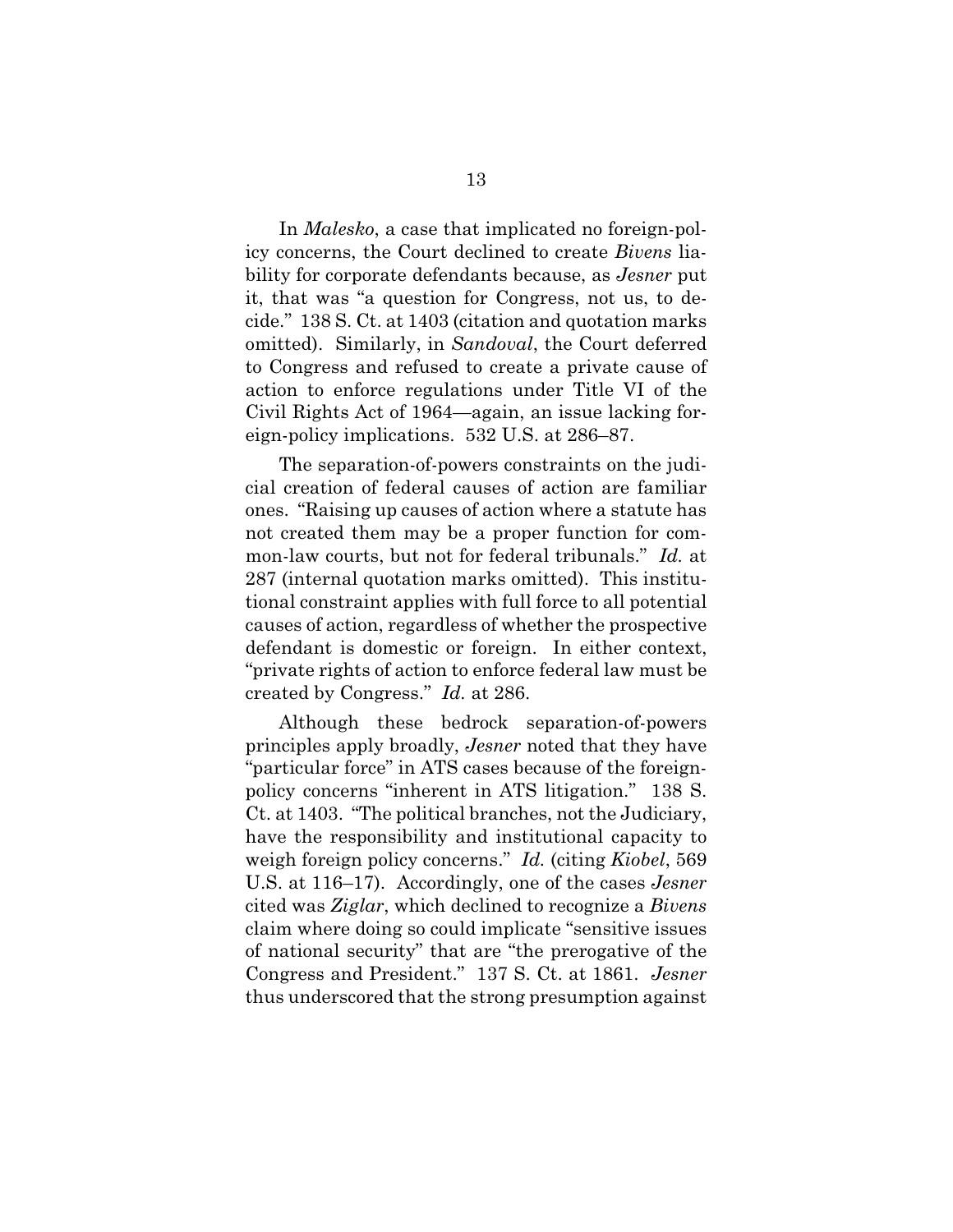implied causes of action applies fully, and indeed with special force, to the ATS.

The *Jesner* majority held that this stringent constraint on judge-made rights of action, alone, was sufficient reason to conclude that "absent further action from Congress it would be inappropriate for courts to extend ATS liability to foreign corporations." 138 S. Ct. at 1403. Although the Court's majority addressed only the case before it—in which the defendant was a foreign corporation—none of its supporting reasoning turned on the corporate domicile, and precisely the same reasoning applies to domestic corporations. Indeed, the primary case on which the Court relied, *Malesko*, declined to extend *Bivens* liability to domestic corporations.It necessarily follows that judicial creation of an ATS cause of action against domestic corporate defendants would likewise be "inappropriate" "absent further action from Congress." *Jesner*, 138 S. Ct. at 1403.

### **B. The Additional Grounds Cited By the**  *Jesner* **Plurality and Concurrences Also Preclude ATS Liability for Domestic Corporations.**

In addition to the majority's separation-of-powers holding, the alternative bases provided by the five members of the *Jesner* majority for rejecting a cause of action against foreign corporations likewise compel the same conclusion for domestic corporations.

Justice Kennedy, writing for a plurality that included the Chief Justice and Justice Thomas, emphasized that the only cause of action that Congress has created for claims within the scope of the ATS—the Torture Victim Protection Act, 28 U.S.C. § 1350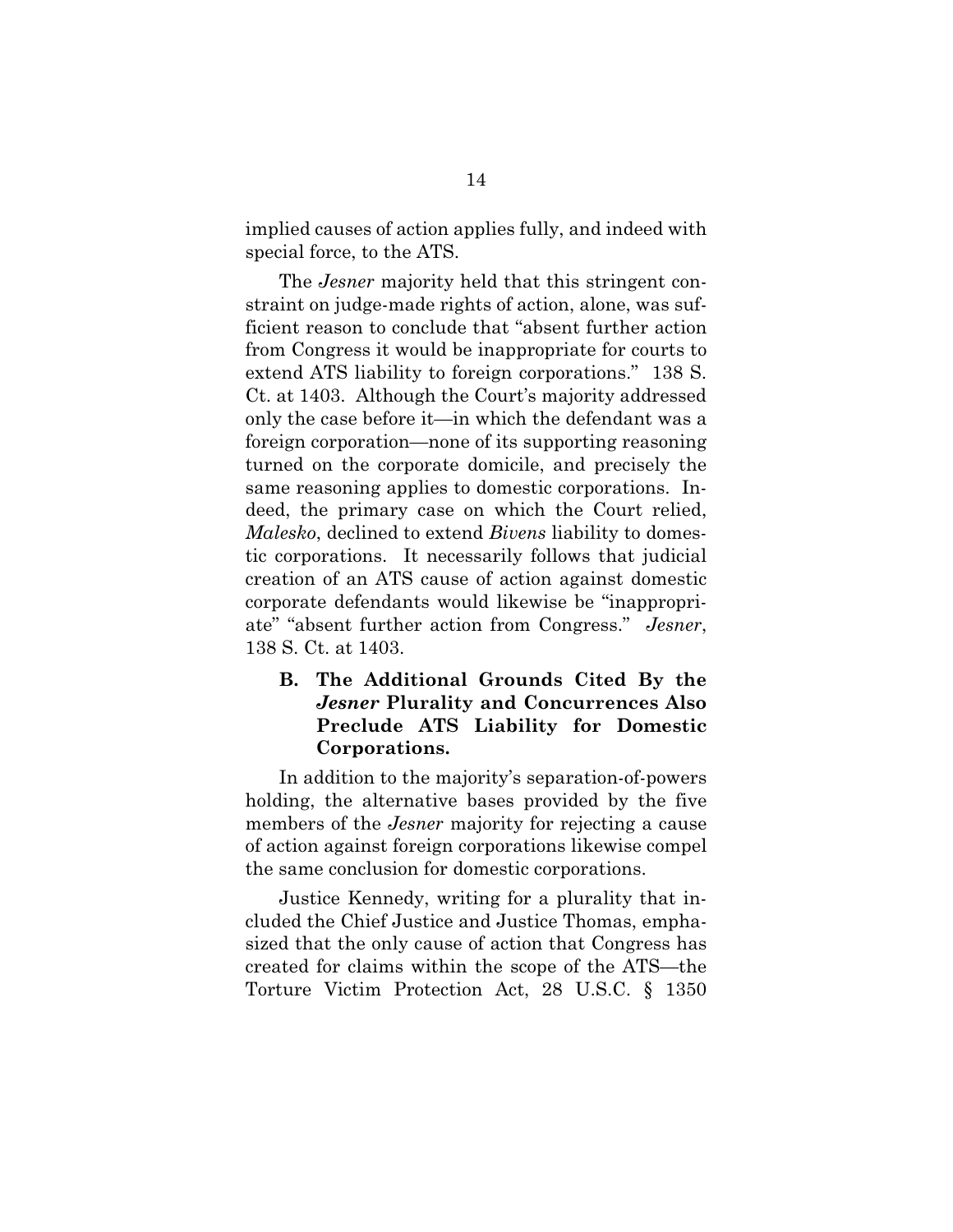note—limits liability to natural persons. 138 S. Ct. at 1403–04 (plurality op.) (citing *Mohamad v. Palestinian Auth.*, 566 U.S. 449, 453–56 (2012)). Excluding corporate liability "reflects Congress' considered judgment of the proper structure for a right of action under the ATS. Absent a compelling justification, courts should not deviate from that model." *Id.* at 1403. This reasoning applies equally to domestic and foreign corporations.

Likewise, the plurality explained that "the lack of a clear and well-established international-law rule [of corporate liability] is of critical relevance in determining whether courts should extend ATS liability to foreign corporations without specific congressional authorization to do so." *Id.* at 1405. This concern, too, applies equally to foreign and domestic corporations. And the same is true of the Court's concern about "establish[ing] a precedent that discourages American corporations from investing abroad, including in developing economies where the host government might have a history of alleged human-rights violations, or where judicial systems might lack the safeguards of United States courts," and where "economic development . . . so often is an essential foundation for human rights." *Id.* at 1406.

Finally, in a portion of the opinion that commanded a majority, Justice Kennedy emphasized the risk of antagonizing foreign governments and harming rather than helping foreign relations—contrary to the goal of "harmony in foreign relations" that motivated passage of the ATS. *Id.* Although those risks may be marginally greater when a foreign corporation is the defendant, they raise serious concerns even when the defendant is a domestic corporation. Only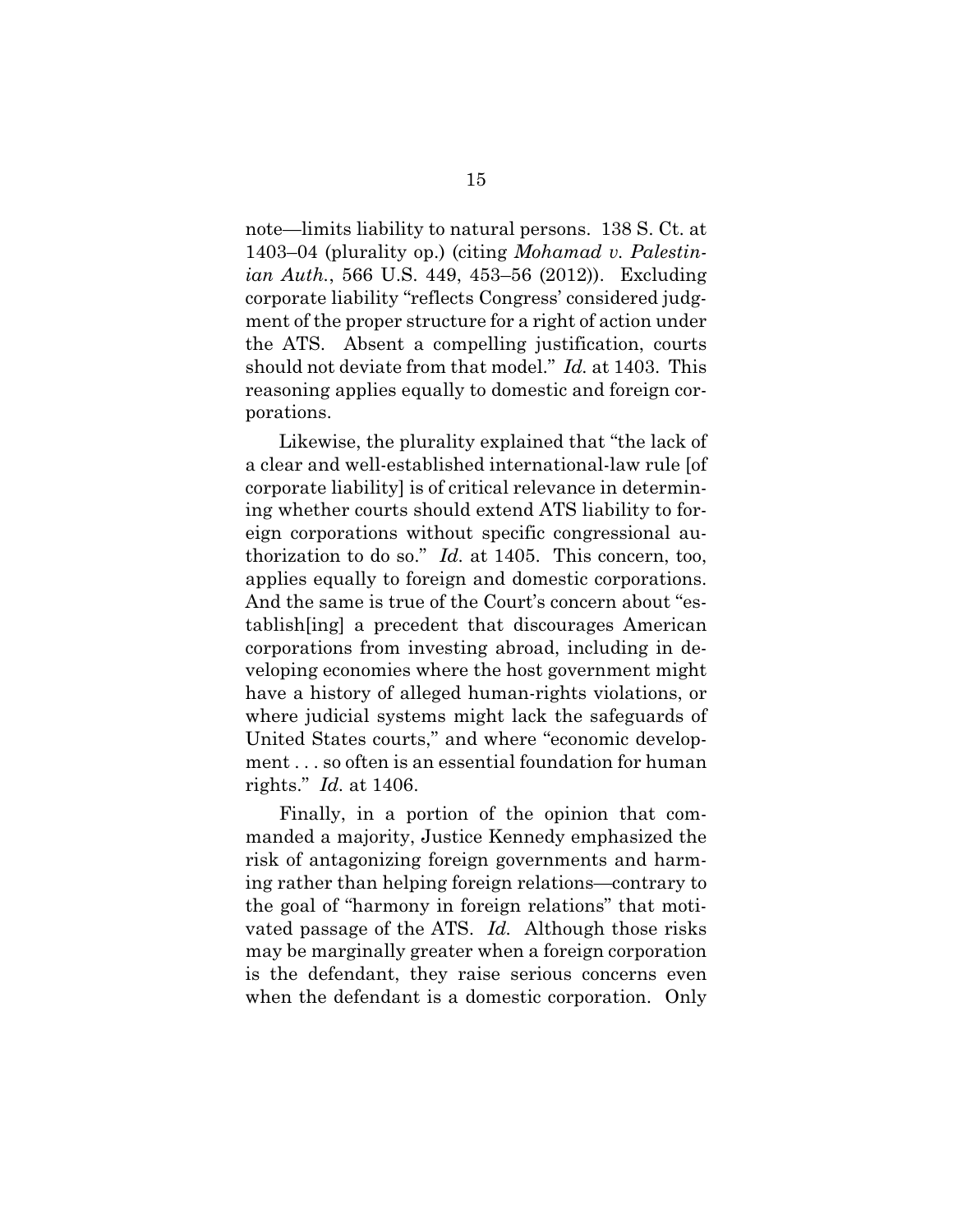foreigners can sue under the ATS. These foreign plaintiffs typically allege injuries sustained on foreign soil, at the hands of foreigners, and typically implicate the conduct of foreign governments.3 As the *Bowoto* litigation against Chevron illustrates (*see supra*, p. 1– 2), even where the defendant is a domestic corporation, it is often sued for the conduct not just of foreign governments but also of its foreign affiliates (whether named or unnamed).4 And, as various governments have complained in cases involving domestic corporations, ATS litigation can interfere with the struggle against international terrorism, infringe foreign sovereigns' rights to regulate matters within their territories, discourage foreign investment, and create tension between the United States and foreign sovereigns.5 *See also Jesner*, 138 S. Ct. at 1406 (plurality

-

<sup>3</sup> *Doe I v. Nestle USA, Inc.*, 766 F.3d 1013, 1017 (9th Cir. 2014); *Kiobel*, 569 U.S. at 113–14 (suing corporate defendants for "aiding and abetting the Nigerian Government" in crimes against humanity); *Corrie v. Caterpillar, Inc.*, 503 F.3d 974, 977– 79 (9th Cir. 2007) (suing domestic corporation for selling bulldozers to Israel for its demolition program); *Presbyterian Church of Sudan v. Talisman Energy, Inc*., 582 F.3d 244, 247, 248–51 (2d Cir. 2009) (suing corporate defendant for aiding and abetting human rights abuses by the Government of Sudan in Khartoum).

<sup>4</sup> *See, e.g.*, *Bowoto*, 621 F.3d at 1120–22; *Doe I v. Exxon Mobil Corp.*, 393 F. Supp. 2d 20, 22–23, 25 (D.D.C. 2005); *In re S. African Apartheid Litig*., 346 F. Supp. 2d 538, 553 (S.D.N.Y. 2004), *aff'd in part, vacated in part*, *sub nom. Khulumani v. Barclay Nat'l Bank Ltd.*, 504 F.3d 254 (2d Cir. 2007); *Mujica v. Air-Scan Inc.*, 771 F.3d 580, 584–85 (9th Cir. 2014).

<sup>5</sup> *See, e.g.*, *Exxon*, 393 F. Supp. 2d at 22; Br. for Gov'ts of United Kingdom and Australia as Amicus Curiae Supporting Appellees, Nos. 09-56381, 02-56256, 02-56390, 2009 WL 8174961, at \*9 (Dec. 16, 2009), *Sarei v. Rio Tinto*, 671 F.3d 736 (9th Cir. 2013); *In re S. African Apartheid Litig*., 346 F. Supp. 2d at 553;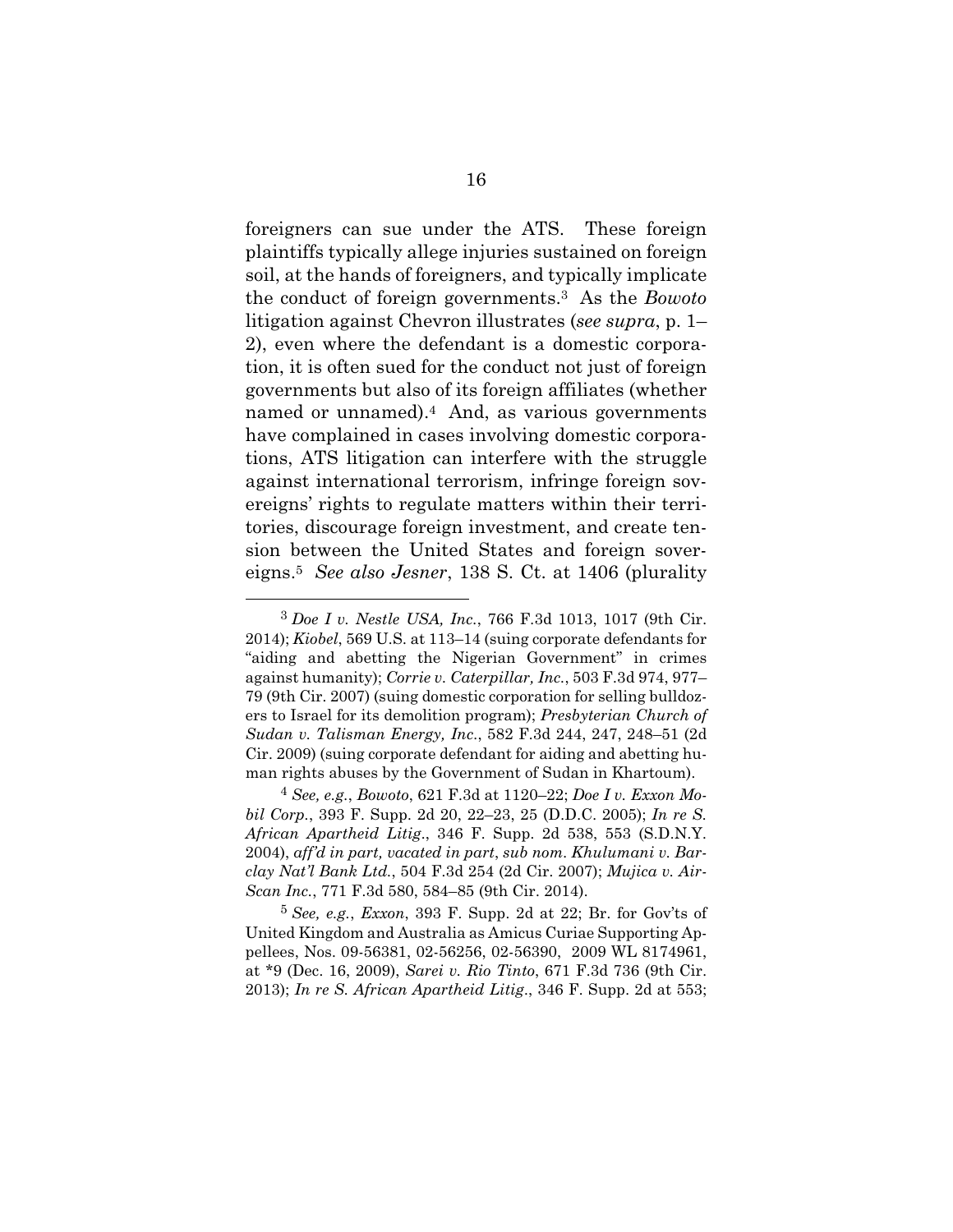op.); *Doe I v. Nestle USA, Inc.*, 788 F.3d 946, 947 (9th Cir. 2015) (Bea, J., dissenting from denial of rehearing en banc) (noting that the panel opinion allows "a single plaintiff's civil action to effect an embargo of trade with foreign nations"). These concerns provide "sound reasons to think Congress might doubt the efficacy or necessity," *Jesner*, 138 S. Ct. at 1402 (quoting *Ziglar*, 137 S. Ct. at 1858), of an ATS damages remedy against domestic corporations.

In addition to joining dispositive portions of Justice Kennedy's opinion, Justice Alito was separately even more skeptical of the possibility of corporate liability under the ATS. He explained that "[t]he ATS was meant to help the United States avoid diplomatic friction"—which it did by ensuring that federal courts could provide redress in circumstances in which other nations would view it to be required. *Id.* at 1410 (Alito, J., concurring). But Justice Alito saw no dispute "that customary international law does not *require* corporate liability as a general matter," *id.*, and accordingly saw no basis for the ATS to allow such liability. "[I]f customary international law does not require corporate liability," he explained, "then declining to create it under the ATS cannot give other nations just cause for complaint against the United States"—which, in turn, mandates restraint "under

j

Br. for United States as Amicus Curiae Supporting Affirmance, No. 05-36210, 2006 WL 2952505, at 2, 13–14, 27–29 (Aug. 11, 2006), *Corrie*, 503 F.3d 974 (original image pagination) (United States objecting that suit against U.S. corporation would interfere with foreign relations with Israel); Letter from Nigerian Attorney General, *supra* (Nigerian government objecting to *Bowoto*).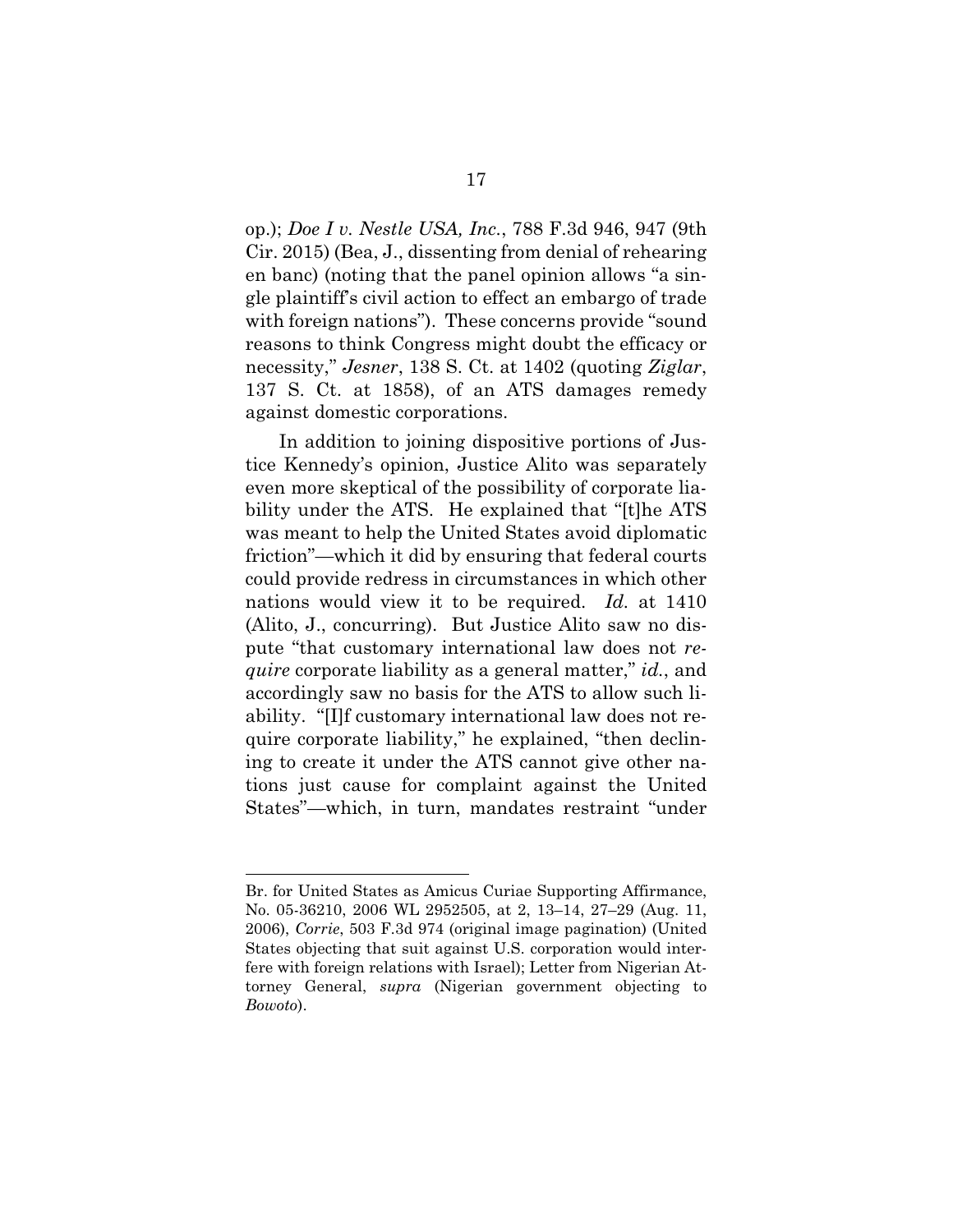*Sosa*." *Id.* Again, nothing about this analysis depends on whether the corporation is foreign or domestic.

Justice Gorsuch, in his concurrence, explained that he "would have gone even further." Nestle Pet. App. 15a. As he sees it, "a proper application of *Sosa* would preclude courts from *ever* recognizing any new causes of action under the ATS"—regardless of the defendant's identity. 138 S. Ct. at 1414 (Gorsuch, J., concurring).

\* \* \*

In short, the conclusion that domestic corporations cannot be held liable under the ATS is dictated by the Court's reasoning in *Jesner*. Yet the Ninth Circuit, like other courts, closed its eyes to this and dismissed *Jesner*'s broader force in just a single sentence. *See* Nestle Pet. App. 13a ("*Jesner* did not eliminate all corporate liability under the ATS, and we therefore continue to follow *Nestle I*'s holding as applied to domestic corporations."). This Court should clarify the force of *Jesner* and reinforce the extreme caution courts must exercise when creating causes of action under the ATS.